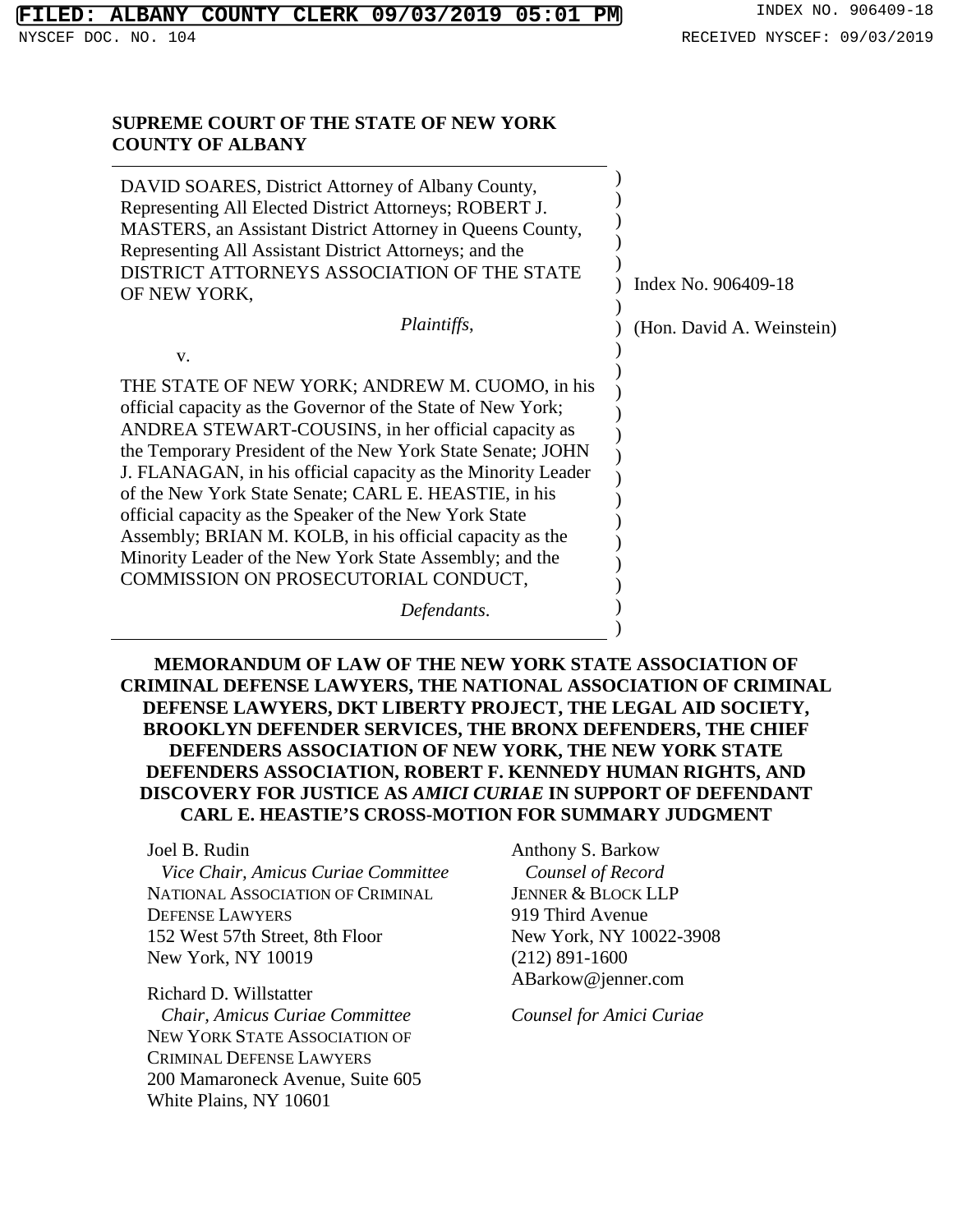RECEIVED NYSCEF: 09/03/2019

*Of Counsel:*

Jessica Ring Amunson Andrew C. Noll JENNER & BLOCK LLP 1099 New York Avenue, NW Suite 900 Washington, DC 20001-4412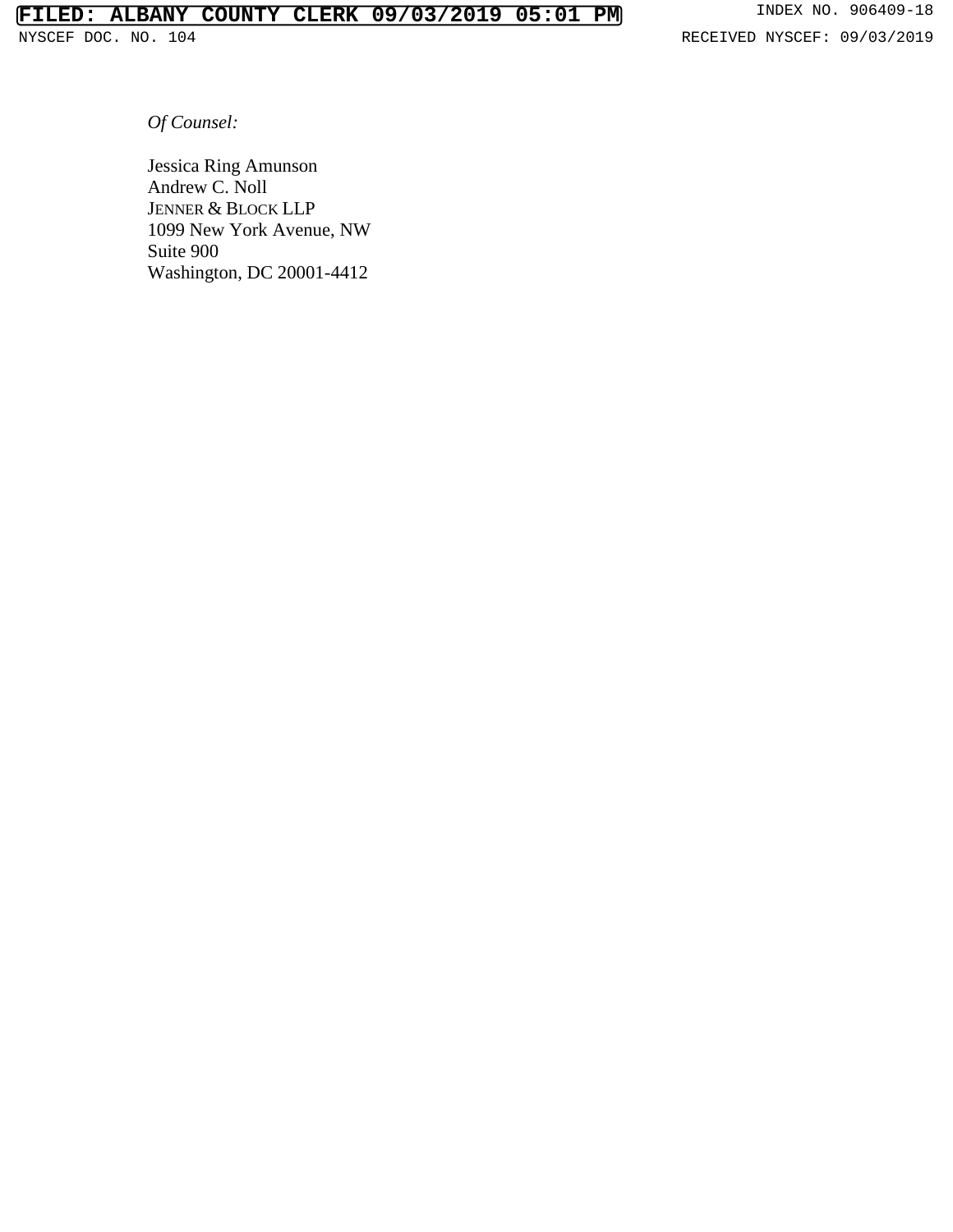### **TABLE OF CONTENTS**

| $\mathbf{I}$ . |    | The Legislature, Empowered To Regulate State Prosecutors, May Exercise<br>Its Policy Judgment To Hold Prosecutors Accountable For Misconduct Or |  |  |  |
|----------------|----|-------------------------------------------------------------------------------------------------------------------------------------------------|--|--|--|
| II.            |    | Because Existing Mechanisms Fail To Hold Prosecutors Accountable For<br>Misconduct, It Is Unsurprising That The Legislature Concluded The       |  |  |  |
|                | A. | That Prosecutors Rarely Face Accountability For Misconduct Is A<br>Widespread, Long-Standing, And Well-Documented Problem. 14                   |  |  |  |
|                | Β. | The Record In New York Is No Exception, And Prosecutors                                                                                         |  |  |  |
|                | C. | The Commission Will Provide Accountability That Is Currently<br>.24                                                                             |  |  |  |
|                |    |                                                                                                                                                 |  |  |  |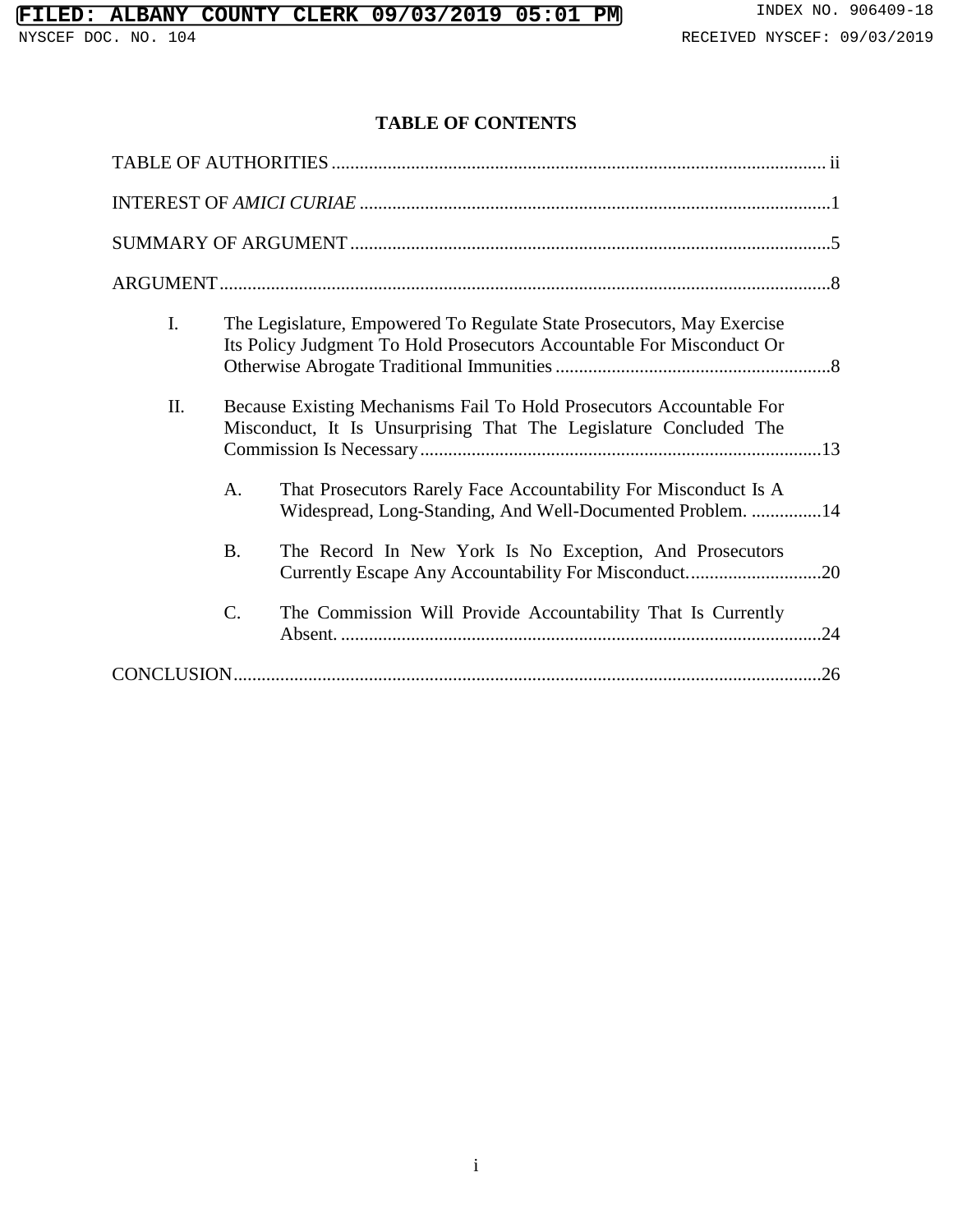## **TABLE OF AUTHORITIES**

| Martinez v. City of Chicago, No. 09 C 5938, 2014 WL 6613421 (N.D. Ill. Nov. 20, |
|---------------------------------------------------------------------------------|
|                                                                                 |
|                                                                                 |
|                                                                                 |
|                                                                                 |
|                                                                                 |
|                                                                                 |
|                                                                                 |
|                                                                                 |
|                                                                                 |
|                                                                                 |
|                                                                                 |
|                                                                                 |
|                                                                                 |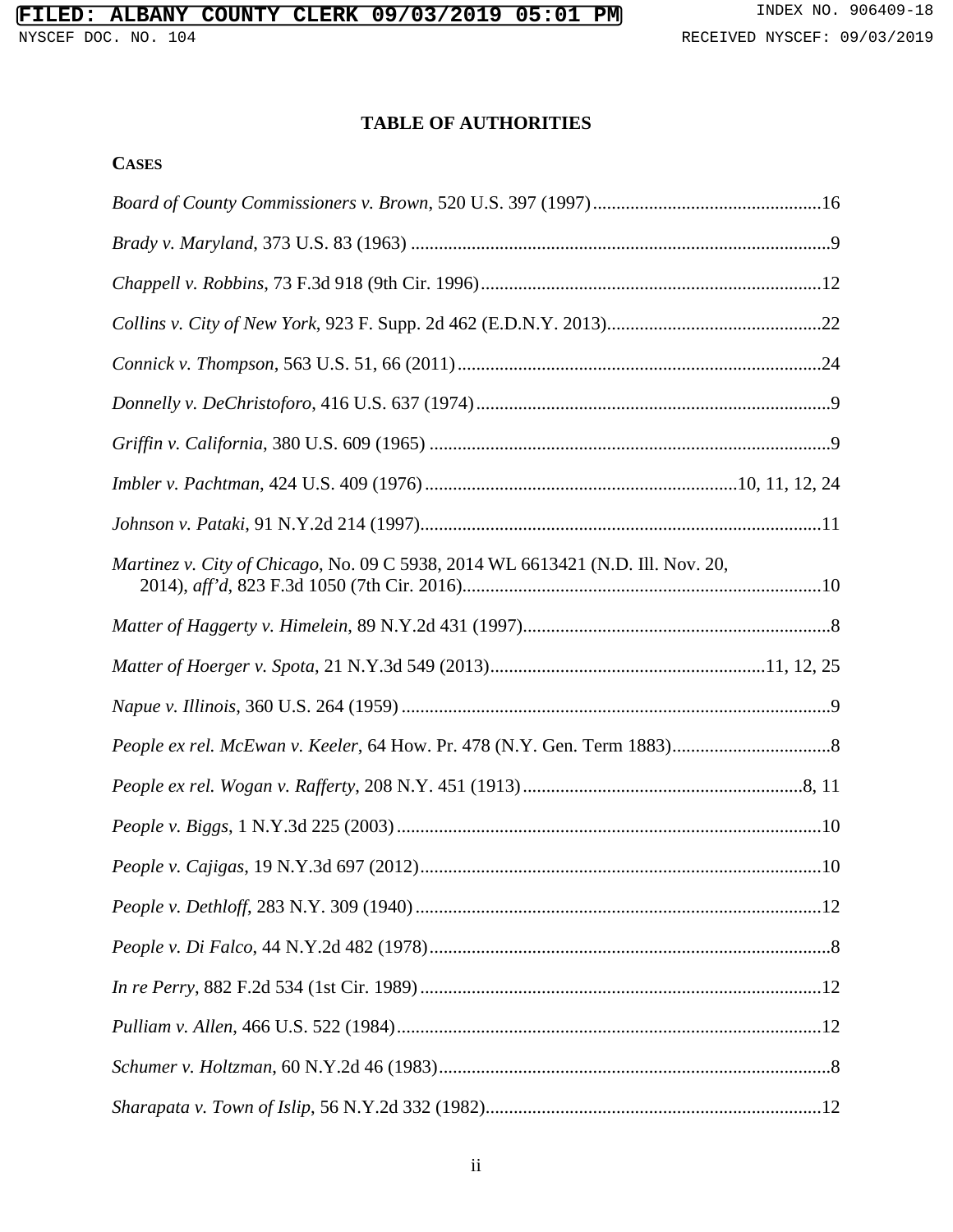## **FILED: ALBANY COUNTY CLERK 09/03/2019 05:01 PM** INDEX NO. 906409-18<br>NYSCEF DOC. NO. 104<br>RECEIVED NYSCEF: 09/03/2019

| <b>OTHER AUTHORITIES</b>                                                                                                                                                                                                                  |  |
|-------------------------------------------------------------------------------------------------------------------------------------------------------------------------------------------------------------------------------------------|--|
| Ken Armstrong & Maurice Possley, Part 1: The Verdict: Dishonor, Chicago Trib.,<br>Jan. 11, 1999, https://www.chicagotribune.com/investigations/chi-020103                                                                                 |  |
| Rachel E. Barkow, Organizational Guidelines for the Prosecutor's Office, 31                                                                                                                                                               |  |
| Frederic Block, Let's Put an End to Prosecutorial Immunity, The Marshall Project,<br>Mar. 13, 2018, http://www.themarshallproject.org/2018/03/13/let-s-put-an-                                                                            |  |
| Malia N. Brink, A Pendulum Swung Too Far: Why the Supreme Court Must Place                                                                                                                                                                |  |
| Stephanie Denzel, Jabbar Collins, The National Registry of Exonerations (Sept. 3,<br>2014), www.law.umich.edu/special/exoneration/Pages/casedetail.aspx?                                                                                  |  |
| Bennett L. Gershman, Bad Faith Exception to Prosecutorial Immunity for Brady<br>Violations, Amicus, Harv. Civ. Rights-Civ. Liberties L. Rev. (Aug. 10, 2010),<br>https://harvardcrcl.org/wp-content/uploads/sites/10/2010/08/Gershman_Pub |  |
| Adam M. Gershowitz, Prosecutorial Shaming: Naming Attorneys to Reduce                                                                                                                                                                     |  |
| Mark Godsey, For the First Time Ever, a Prosecutor Will Go to Jail for Wrongfully<br>Convicting an Innocent Man, Huffington Post (Nov. 8, 2013),<br>https://www.huffpost.com/entry/for-the-first-time-ever-a_b_4221000.html 16            |  |
| John Gramlich, Only 2% of Federal Criminal Defendants Go to Trial, and Most<br>Who Do Are Found Guilty, Pew Research Center (June 11, 2019),<br>www.pewresearch.org/fact-tank/2019/06/11/only-2-of-federal-criminal-def                   |  |
| Bruce Green & Ellen Yaroshefsky, Prosecutorial Accountability 2.0, 92 Notre                                                                                                                                                               |  |
| Innocence Project, Prosecutorial Oversight: A National Dialogue in the Wake of<br>Connick v. Thompson (Mar. 2016), https://www.innocenceproject.org/wp-<br>content/uploads/2016/04/IP-Prosecutorial-Oversight-Report_09.pdf 14, 19        |  |
| Margaret Johns, Reconsidering Absolute Prosecutorial Immunity, 2005 B.Y.U. L.                                                                                                                                                             |  |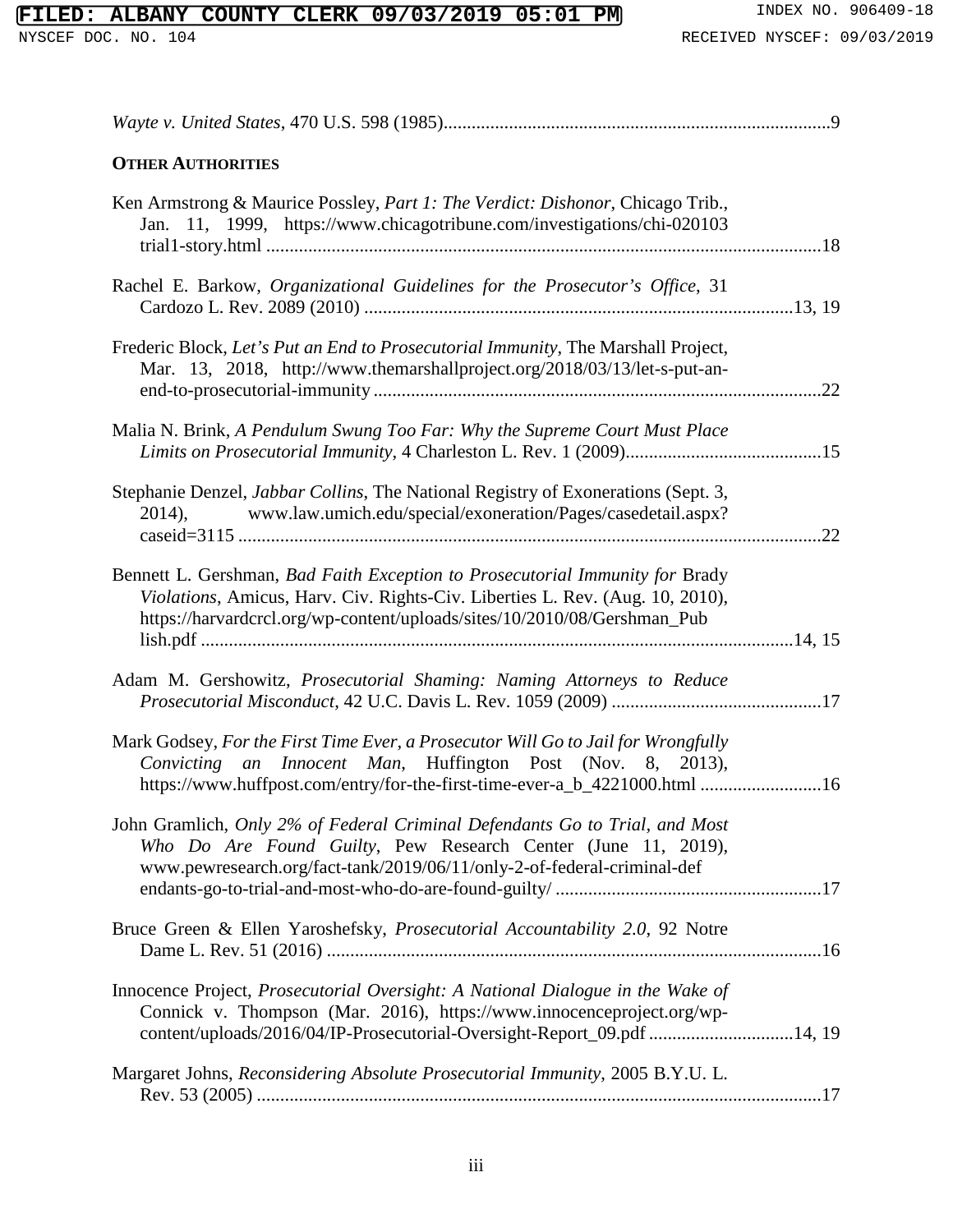# **FILED: ALBANY COUNTY CLERK 09/03/2019 05:01 PM** INDEX NO. 906409-18<br>NYSCEF DOC. NO. 104<br>RECEIVED NYSCEF: 09/03/2019

| Law Office of Glenn Kurtzrock, Former Homicide Prosecutor On Your Team (last<br>accessed Aug. 19, 2019) www.kurtzrocklaw.com/glenn-kurtzrock-bio/ 23                                                                                       |  |
|--------------------------------------------------------------------------------------------------------------------------------------------------------------------------------------------------------------------------------------------|--|
| James S. Liebman, The Overproduction of Death, 100 Colum. L. Rev. 2030                                                                                                                                                                     |  |
| Tracey L. Meares, Rewards for Good Behavior: Influencing Prosecutorial<br>Discretion and Conduct with Financial Incentives, 64 Fordham L. Rev. 851                                                                                         |  |
| Daniel S. Medwed, Brady's Bunch of Flaws, 67 Wash. & Lee L. Rev. 1533                                                                                                                                                                      |  |
| Daniel S. Medwed, <i>The Zeal Deal: Prosecutorial Resistance to Post-Conviction</i>                                                                                                                                                        |  |
| Nina Morrison, What Happens When Prosecutors Break the Law?, N.Y. Times<br>(June 18, 2018), http://www.nytimes.com/2018/06/18/opinion/kurtzrock-                                                                                           |  |
| NYS Division of Criminal Justice Services, Criminal Justice Case Processing<br>Arrest Through Disposition New York State January - December 2018 (May<br>2019), www.criminaljustice.ny.gov/crimnet/ojsa/dar/DAR-4Q-2018-NewYork            |  |
| The Open File, LA: Weak Enforcement of Prosecutorial Ethics Just Got Weaker in<br>the Nation's Hotbed of Misconduct, Oct. 24, 2017, http://www.prosecutorial<br>accountability.com/2017/10/24/la-weak-enforcement-of-prosecutorial-ethics- |  |
| Maurice Possley & Ken Armstrong, Part 2: The Flip Side of a Fair Trial, Chicago<br>Trib., Jan. 11, 1999, https://www.chicagotribune.com/investigations/chi-                                                                                |  |
| Kathleen M. Ridolfi & Maurice Possley, N. Cal. Innocence Project, Santa Clara<br>Univ. Sch. of Law, Preventable Error: A Report on Prosecutorial Misconduct                                                                                |  |
| Richard A. Rosen, Disciplinary Sanctions Against Prosecutors for Brady                                                                                                                                                                     |  |
| Joel B. Rudin, The Supreme Court Assumes Errant Prosecutors Will Be Disciplined<br>by Their Offices or the Bar: Three Case Studies That Prove That Assumption                                                                              |  |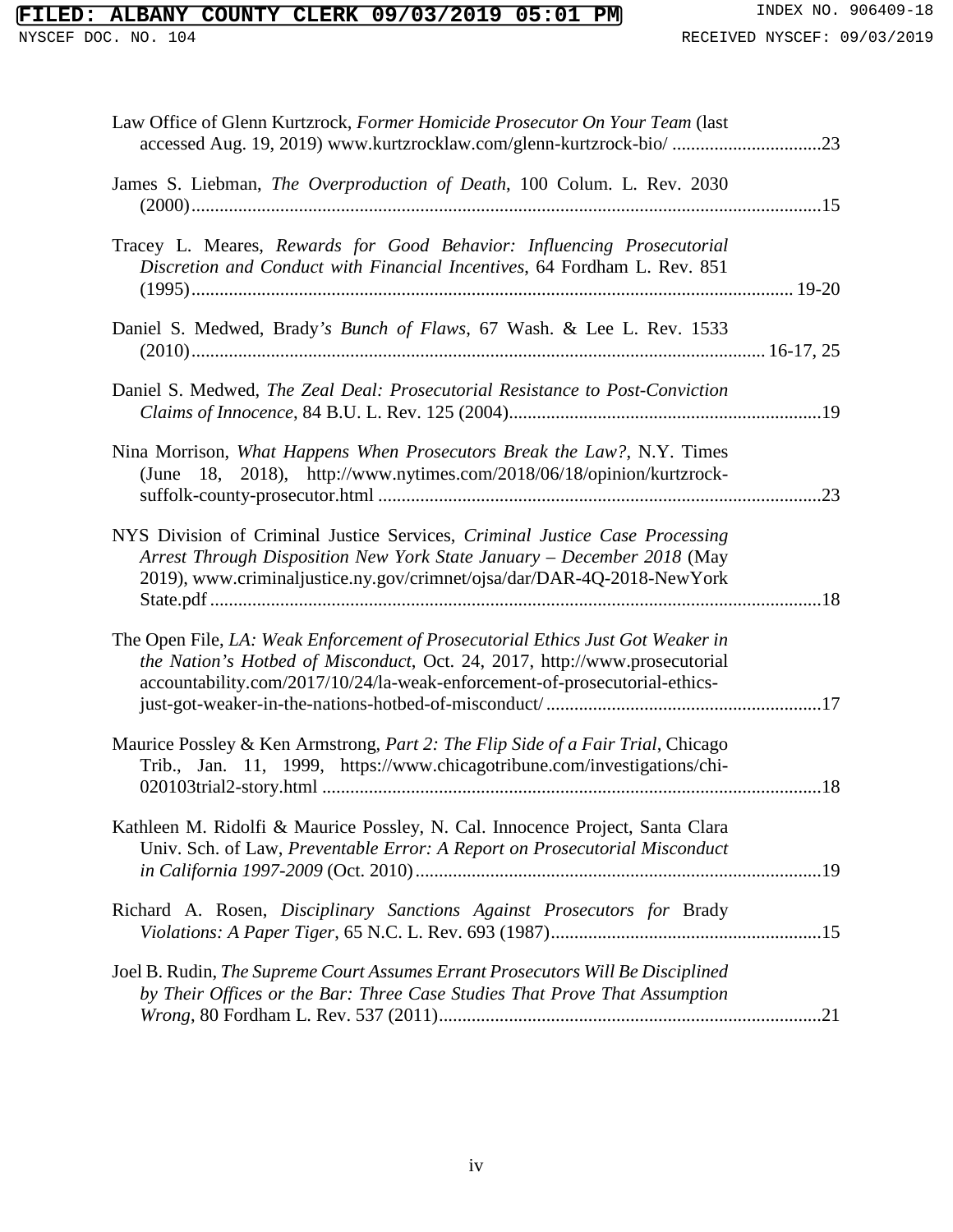## **FILED: ALBANY COUNTY CLERK 09/03/2019 05:01 PM** INDEX NO. 906409-18<br>NYSCEF DOC. NO. 104<br>RECEIVED NYSCEF: 09/03/2019

| Joaquin Sapien & Sergio Hernandez, Who Polices Prosecutors Who Abuse Their<br>Authority? Usually Nobody, ProPublica (Apr. 3, 2013, 5:30 AM),<br>www.propublica.org/article/who-polices-prosecutors-who-abuse-their-                         |         |
|---------------------------------------------------------------------------------------------------------------------------------------------------------------------------------------------------------------------------------------------|---------|
|                                                                                                                                                                                                                                             | .20, 21 |
| Bidish Sarma, Private: After 40 Years, Is It Time to Reconsider Absolute Immunity<br>for Prosecutors?, ACSBlog (July 19, 2016), www.acslaw.org/expertforum/<br>after-40-years-is-it-time-to-reconsider-absolute-immunity-for-prosecutors/15 |         |
| Bidish Sarma, Using Deterrence Theory to Promote Prosecutorial Accountability,                                                                                                                                                              |         |
| Andrew Smith, Ex-Prosecutor, Disciplinary Panel Oppose Innocence Project Bid<br>to Open Proceedings, Newsday (June 25, 2019), http://www.newsday.<br>com/long-island/suffolk/prosecutor-grievance-kurtzrock-innocence-project-              | 23      |
| Greg Wehner, UPDATE: Prosecutor Resigns After Murder Case Against Messiah<br>Booker Crumbles Due to Withheld Evidence, The Southampton Press (May 9,<br>2017), http://www.27east.com/mobile/article.cfm/Flanders/518282/Plea-Deal-          |         |
|                                                                                                                                                                                                                                             | 23      |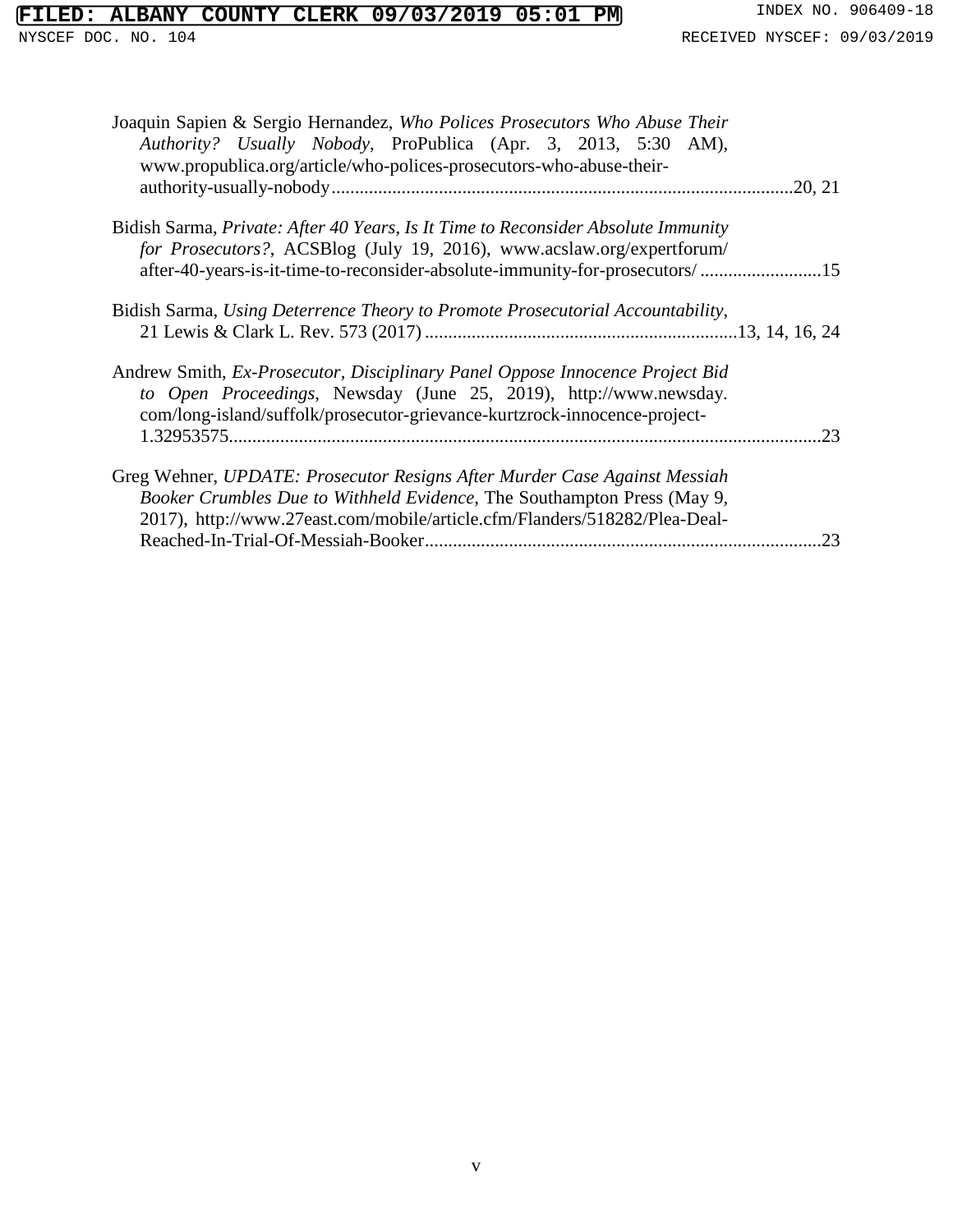*Amici curiae* the New York State Association of Criminal Defense Lawyers, the National Association of Criminal Defense Lawyers, DKT Liberty Project, the Legal Aid Society, Brooklyn Defender Services, the Bronx Defenders, the Chief Defenders Association of New York, the New York State Defenders Association, Robert F. Kennedy Human Rights, and Discovery for Justice, by their undersigned counsel, respectfully submit this brief in opposition to Plaintiffs' motion for summary judgment and in support of Defendant Carl E. Heastie's cross-motion for summary judgment.

#### **INTEREST OF** *AMICI CURIAE*

**The National Association of Criminal Defense Lawyers** ("NACDL") is a nonprofit voluntary professional bar association that works on behalf of criminal defense attorneys to ensure justice and due process for those accused of crime or misconduct. NACDL was founded in 1958, and has a nationwide membership of many thousand direct members, and up to 40,000 members when affiliates are included. NACDL's members include private criminal defense lawyers, public defenders, military defense counsel, law professors, and judges. NACDL is the only nationwide professional bar association for public defenders and private criminal defense lawyers. NACDL is dedicated to advancing the proper, efficient, and just administration of justice.

**The New York State Association of Criminal Defense Lawyers** ("NYSACDL") is a notfor-profit corporation with a subscribed membership of more than 800 attorneys, including private practitioners, public defenders, and law professors, and is the largest private criminal bar in the State of New York. It is a recognized state affiliate of NACDL which, like that organization, works on behalf of the criminal defense bar to ensure justice and due process for those accused of crimes. Each year, NACDL and NYSACDL file numerous briefs as *amicus curiae* in the United States Supreme Court and other federal and state courts, seeking to provide *amicus* assistance in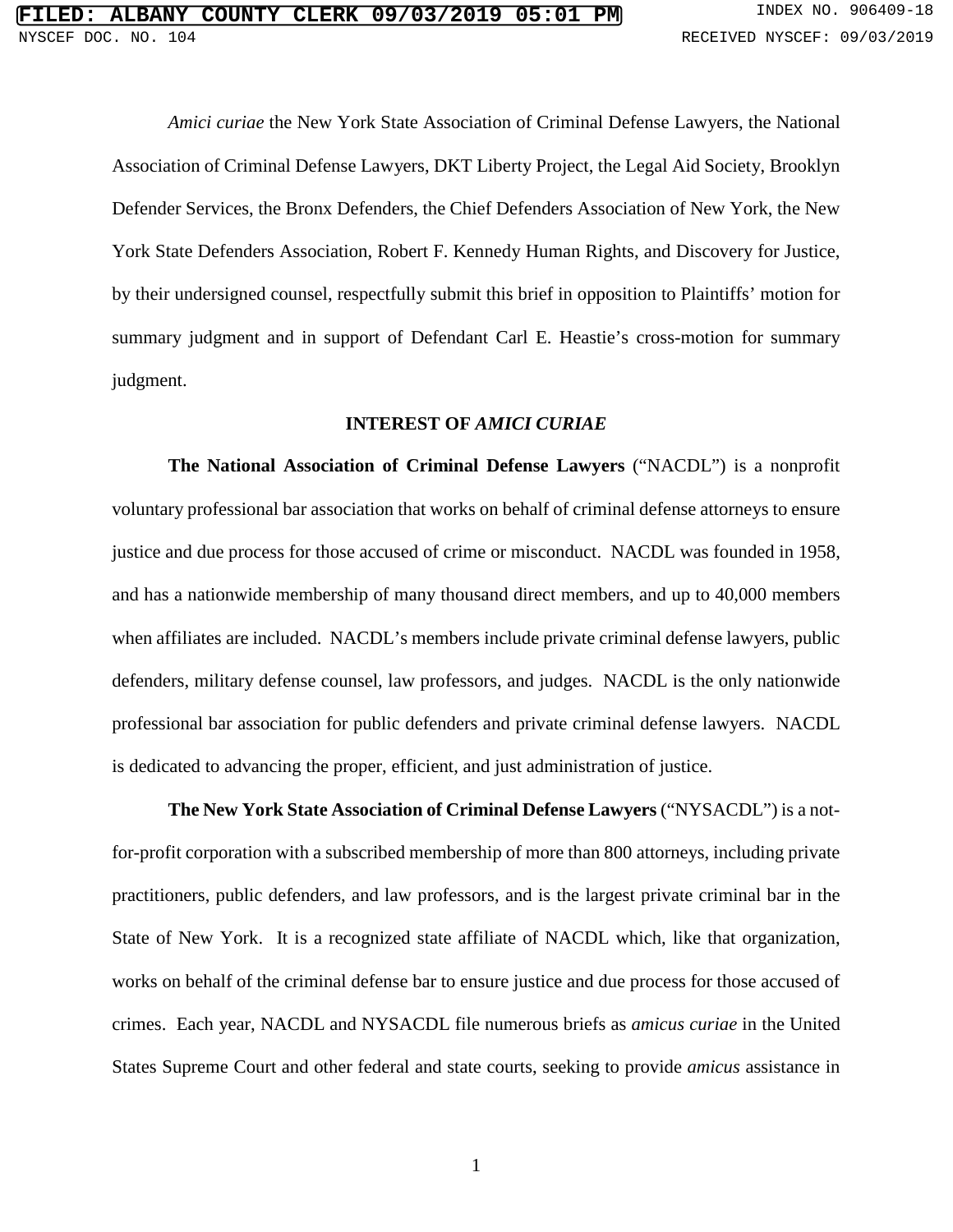cases that present issues of broad importance to criminal defendants, criminal defense lawyers, and the criminal justice system as a whole.

**DKT Liberty Project** was founded in 1997 to promote individual liberty against encroachment by all levels of government. The Liberty Project is committed to defending privacy, guarding against government overreach, and protecting every American's right and responsibility to function as an autonomous and independent individual. The Liberty Project espouses vigilance of government overreach of all kinds, but especially prosecutorial overreach. The Liberty Project has filed several briefs as *amicus curiae* with state and federal courts and with the United States Supreme Court on issues involving constitutional rights and civil liberties.

**The Legal Aid Society** ("LAS") is the nation's oldest and largest legal services and social justice organization and is an indispensable component of the legal, social and economic fabric of New York City. LAS operates three major practices – Criminal, Civil and Juvenile Rights. As the primary provider of indigent criminal defense services in New York City, the Society represents well over 200,000 people annually in trial, appellate, and post-conviction matters. Recently, LAS created a Wrongful Conviction Unit to bolster our representation of the most marginalized amongst us and to combat official misconduct in our criminal legal system. Our breadth of representation and experience makes us keenly aware of the unrelenting power prosecutors possess, and the devastating effect that power has on poor Black and Brown New Yorkers. Our mission includes fighting discrimination and unfairness in the criminal legal system and defending the constitutional rights of all persons accused of crimes. Consequently, LAS is deeply concerned with the unchecked power of prosecutors and the real harms that stem from a system in which the most powerful player is without accountability.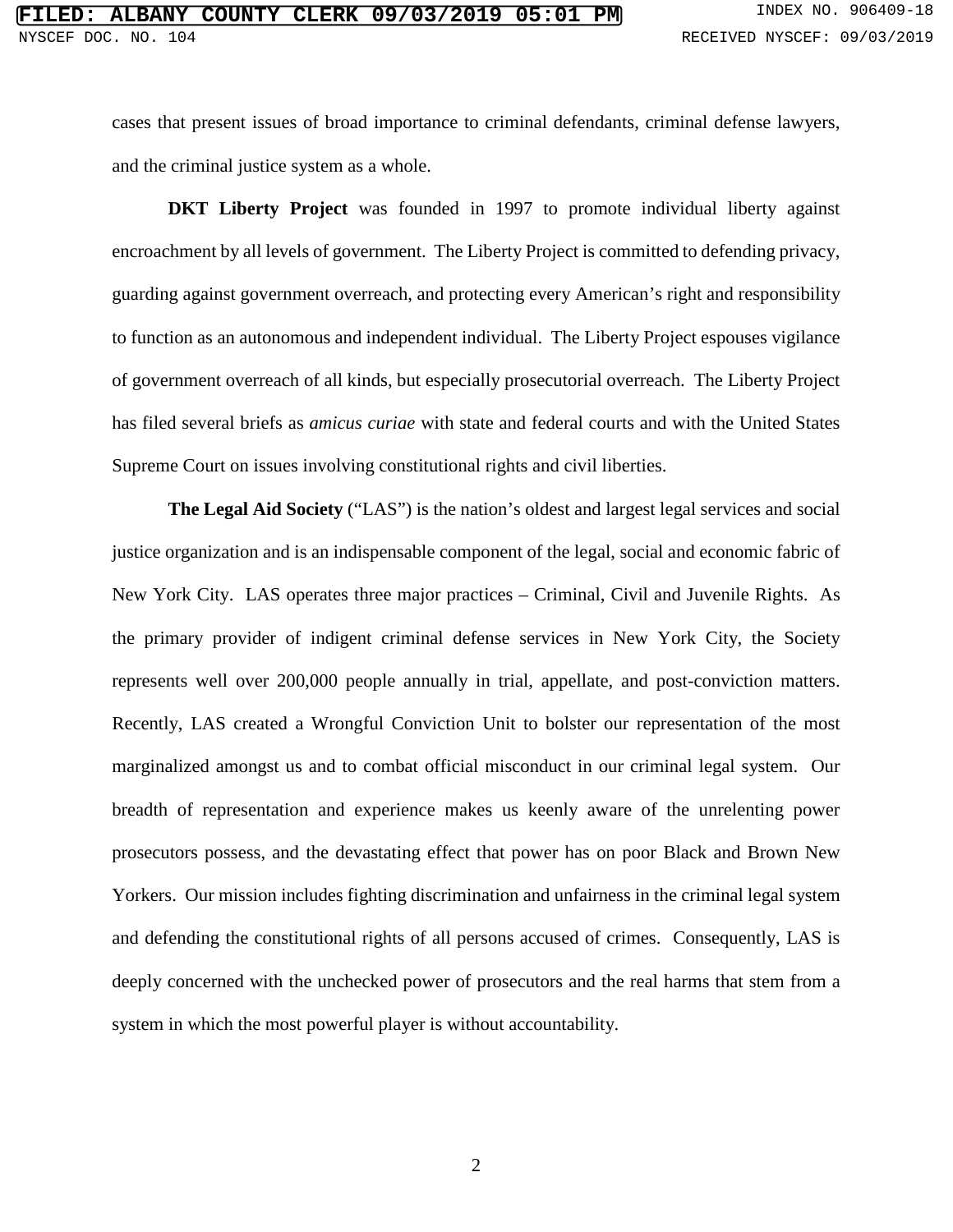**Brooklyn Defender Services** ("BDS") is a public defense organization that provides criminal defense and related representation to approximately 30,000 Brooklyn residents each year who cannot afford an attorney. It is on the basis of our first-hand experience representing thousands of New Yorkers accused of crimes, some of whom were or will be impacted by serious prosecutorial misconduct, that BDS seeks leave to proffer its perspective as *amicus curiae* to urge this Court to reject prosecutors' challenge to a commission New Yorkers have deemed necessary to curtail misconduct, and to promote fairness and transparency in the criminal justice system.

**The Bronx Defenders** ("BXD") is a not-for-profit provider of innovative, holistic, clientcentered criminal defense, family defense, immigration defense, civil legal services, and social work support to indigent people in the Bronx. The BXD's staff of almost 400 represent approximately 22,000 individuals each year and reach hundreds more through outreach programs and community legal education. BXD engages in extensive law reform and policy work centered around protecting and expanding the rights of our client communities and is committed to promoting the fairness of the criminal justice system and defending the constitutional rights of all persons accused of crimes.

**The Chief Defenders Association of New York** is a membership organization of appointed public and conflict defenders, executive directors of nonprofit indigent defense offices, and assigned counsel administrators throughout the state. It advocates for executive and legislative policy measures that will promote the fair treatment of indigent criminal defendants.

Founded in 1967, **the New York State Defenders Association** ("NYSDA") is a not-forprofit membership association of more than 1,700 public defenders, legal aid attorneys, 18-b counsel and private practitioners throughout the state. With funds provided by the state of New York, NYSDA operates the Public Defense Backup Center, which offers legal consultation,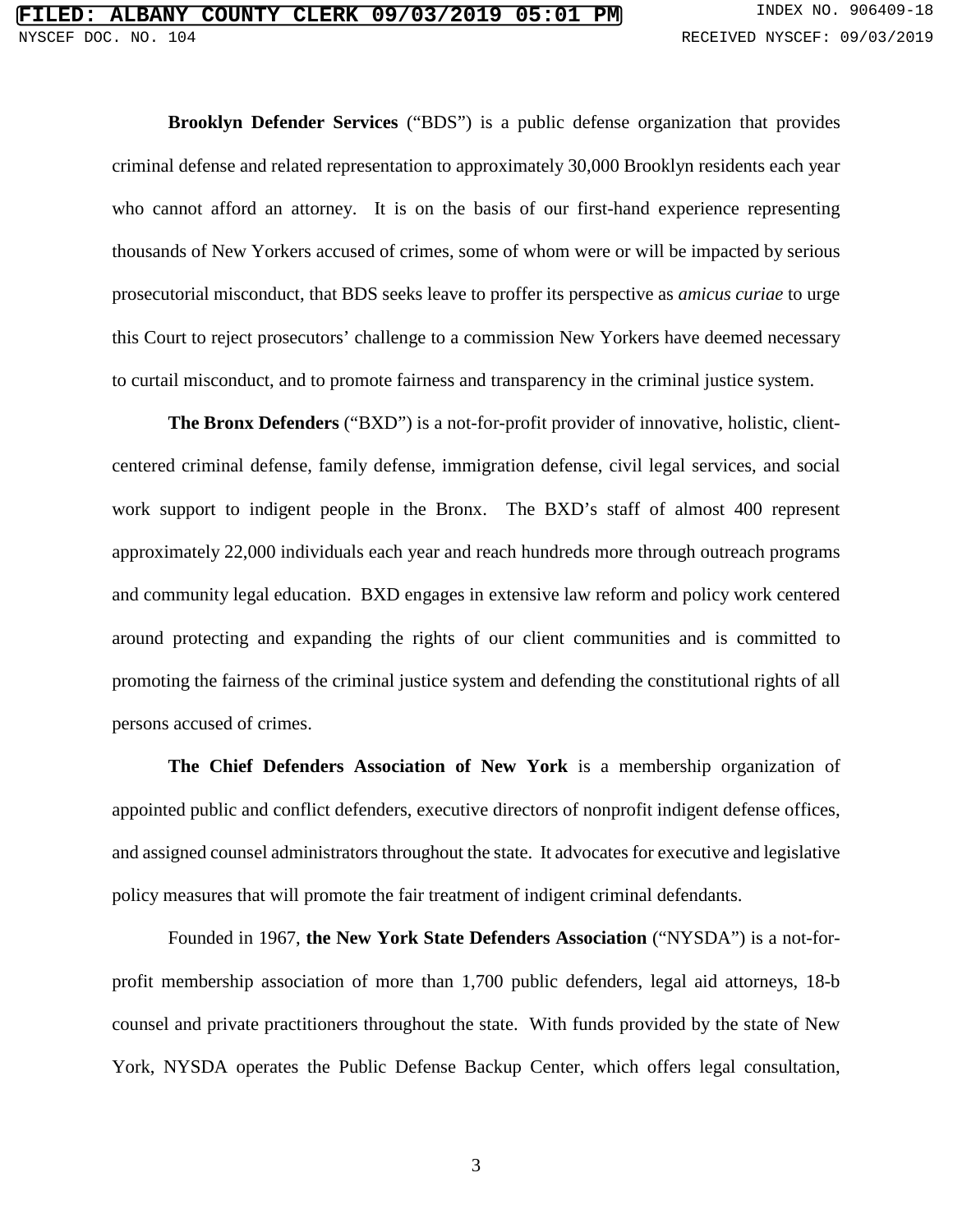research, and training to nearly 6,000 lawyers who serve as public defense counsel in criminal cases in New York. The Backup Center also provides technical assistance to counties that are considering changes and improvements in their public defense systems.

**Robert F. Kennedy Human Rights** is a nonprofit organization that was founded in 1968 to carry on Robert F. Kennedy's commitment to creating a more just and peaceful world. The organization works alongside local activists to ensure lasting positive change in governments and corporations. Its team includes leading attorneys, advocates and entrepreneurs united by a commitment to social justice. Whether in the United States or abroad, the organization's programs have pursued strategic litigation on key human rights issues, educated millions of students in human rights advocacy and fostered a social good approach to business and investment. Its advocacy and litigation program seeks to ensure that the United States respects, protects, and fulfills its international human rights obligations with respect to its criminal justice system, including ending prosecutorial misconduct, eliminating discriminatory police practices, curbing the over reliance on incarceration, and eliminating unjust and inefficient cash bail and pre-trial detention policies that disproportionately affect the poor and communities of color. Robert F. Kennedy Human Rights has organized thematic hearings before the Inter-American Commission on Human Rights on impunity for police killings and excessive use of force by the police in the United States. In addition to holding the United States accountable before international human rights mechanisms, Robert F. Kennedy Human Rights works with domestic activists to reform the criminal justice system via policy change, innovative disruptions that bolster the case for reform, and public engagement and mobilization.

**Discovery for Justice** is a community-based organization that primarily focuses on nonpartisan education and advocacy on improvements in the law, the legal system, and the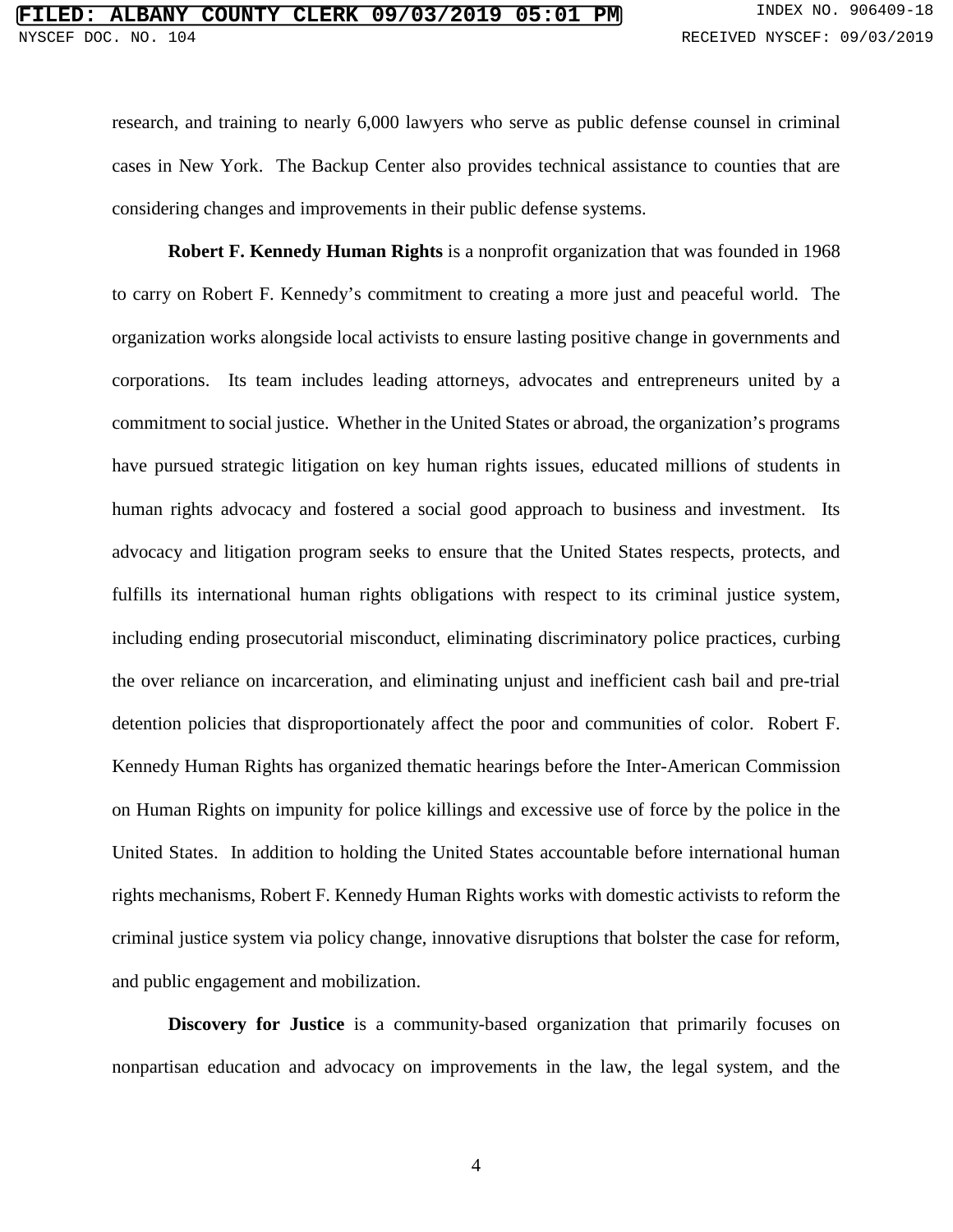administration of justice. In line with our mission on improving the administration of justice, we fully support the creation of the Commission on Prosecutorial Conduct. If the goal of the criminal justice system is to hold citizens responsible for their actions, we must create accountability for those who are dispensing this justice. No one is above the law. For New York to enforce this creed, we must create the Commission on Prosecutorial Conduct.

This case presents a question of great importance to *amici* and the clients many of their attorneys represent. Many of *amici*'s members frequently litigate against the prosecutors whose conduct the newly enacted Commission on Prosecutorial Conduct will review. The organizations' members—and their clients—are unfortunately all too familiar with the frequency of prosecutorial misconduct and the consequences that follow for criminal defendants. In order to guarantee the just and fair administration of justice, *amici* have a strong interest in ensuring that the Commission will be able to pursue its critical work, and that the Commission's important mandate is not threatened by questions about that body's constitutionality.

#### **SUMMARY OF ARGUMENT**

Prosecutors exercise awesome power in our criminal justice system. The abuse of that power has devastating consequences for the individual defendants who are unethically investigated, inappropriately charged, pressured to accept a plea, convicted, or incarcerated—and for the rule of law. For far too long, there has been an absence of any meaningful method of ensuring accountability for prosecutorial misconduct.

Courts therefore should be keen to further innovative efforts to police, remedy, and deter prosecutorial misconduct. Defendants have established the sound constitutional basis for the Commission, and *amici* fully support Defendants' arguments on why the Commission on Prosecutorial Conduct (the "Commission") does not implicate any separation of powers concerns. *Amici* write separately, however, to underscore that the Legislature acted well within its authority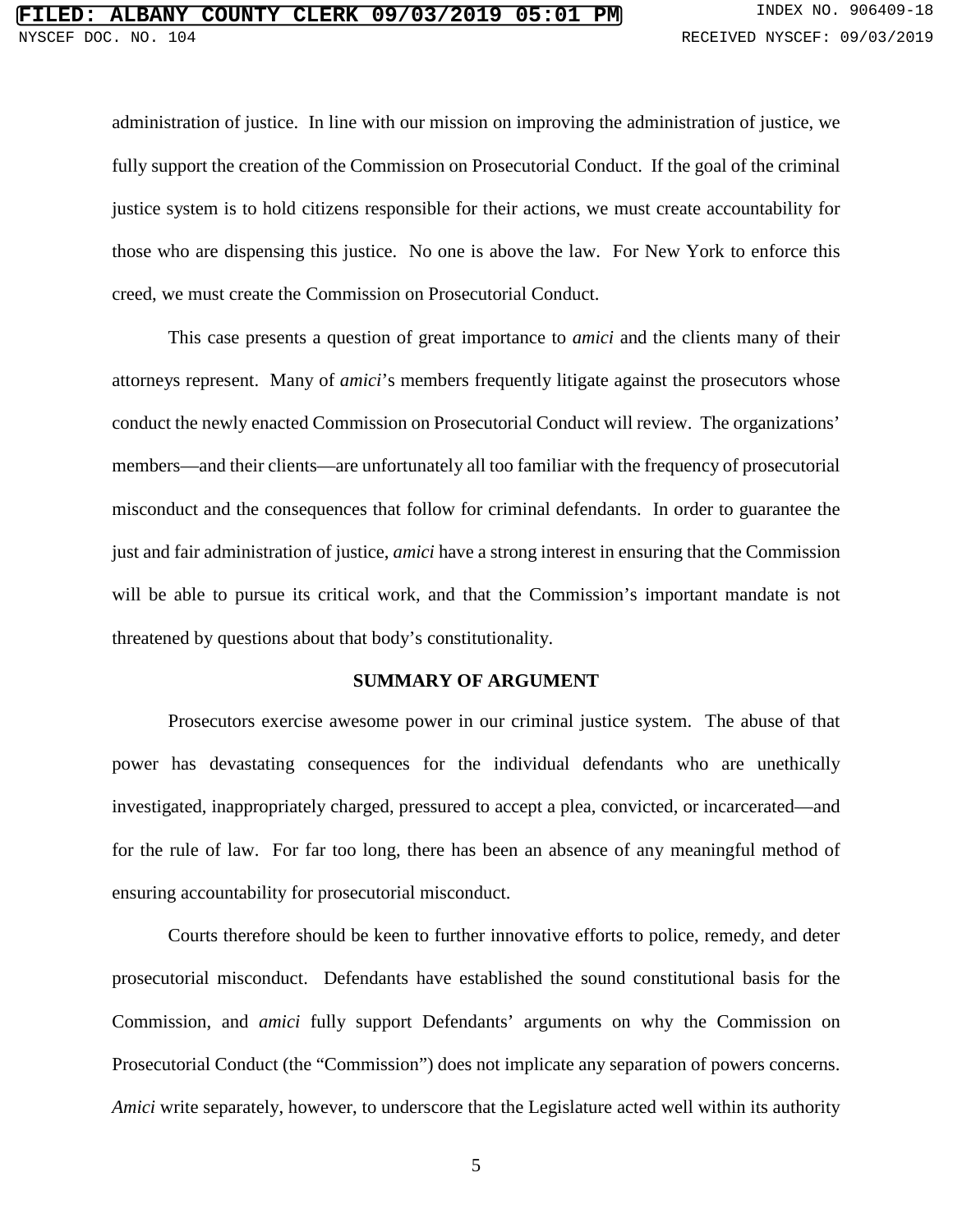in establishing the Commission—and had every reason to do so, given the reality that prosecutors rarely face accountability for even the most egregious misconduct.

The New York State Legislature's decision to establish the Commission represents an admirable effort to devise a new—and more effective—means for holding prosecutors to account for misconduct. The Legislature has considerable authority to regulate New York's prosecutors in this way. Plaintiffs claim that the Commission usurps prosecutors' exercise of discretion. But the Commission does not withdraw or limit prosecutors' ability to exercise discretion in any way. Instead, the Commission merely creates an oversight mechanism to enforce existing law if prosecutors abuse their discretion.

Indeed, Plaintiffs' motion for summary judgment makes plain that their true concern is that the Commission will chill *how* prosecutors choose to exercise their discretion. They cite the United States Supreme Court's decision in *Imbler v. Pachtman*—which imported the doctrine of prosecutorial immunity into federal Section 1983 actions. But it would be within the Legislature's authority to abrogate entirely, through statute, any common law immunities that prosecutors traditionally have enjoyed from civil liability for misconduct. Thus, the Legislature's determination to take the more limited step of creating a mechanism to evaluate and police misconduct and enforce existing limits on prosecutors' discretion is well within the Legislature's authority. Plaintiffs cannot invoke cases applying the doctrine of prosecutorial immunity in an effort to claim that the Legislature has impinged upon a purportedly sacrosanct prosecutorial function. To the contrary, the state has a fundamental interest in the integrity of the offices of the District Attorney, and those offices are plainly subject to comprehensive state regulation. In an effort to ensure that prosecutors are held accountable for misconduct, the New York State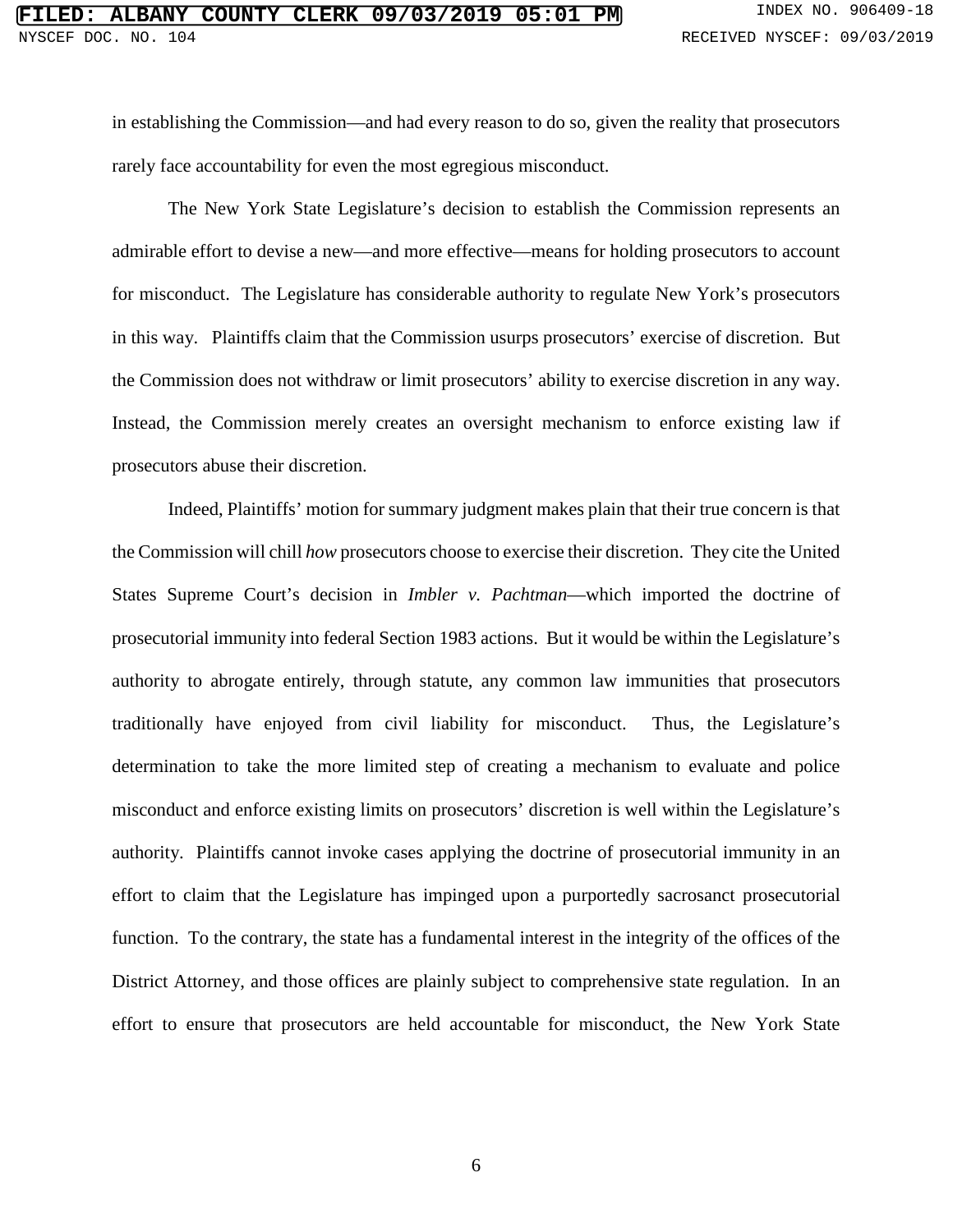Legislature has now twice passed, and Governor Cuomo has signed, legislation establishing the Commission. That policy choice should be respected.

The Legislature was fully justified in believing that the Commission is necessary to ensure that prosecutors are held accountable. Evidence from across the country over the past several decades makes clear—beyond doubt—that existing mechanisms for holding prosecutors accountable are either rarely invoked or lack the ability to meaningfully deter and police misconduct. Internal disciplinary systems, bar referral and professional disciplinary bodies, reversal of criminal convictions, and judicial efforts to curb misconduct through civil and criminal liability have each failed to punish misconduct or deter future misconduct. Study after study has made clear that only a mere handful of prosecutors ever face any consequences for misconduct.

The record in New York is no different. Recent studies confirm that, despite dozens of demonstrated cases of misconduct, prosecutors rarely (if ever) are held accountable for misconduct. The result is that prosecutors otherwise inclined to engage in misconduct are only further emboldened to do so—knowing that they are unlikely to face consequences. Given the importance of conviction rates to advancement, even the majority of prosecutors otherwise inclined to act ethically and honestly may face pressure to engage in or cover-up misconduct if they know they will not be punished.

In the face of the mounting evidence that existing methods of prosecutorial accountability have failed, the Legislature understandably concluded that the Commission is necessary to police misconduct and protect the rule of law. This Court should deny Plaintiffs' motion for summary judgment, grant Defendants' cross-motion for summary judgment, and uphold the Commission's constitutionality.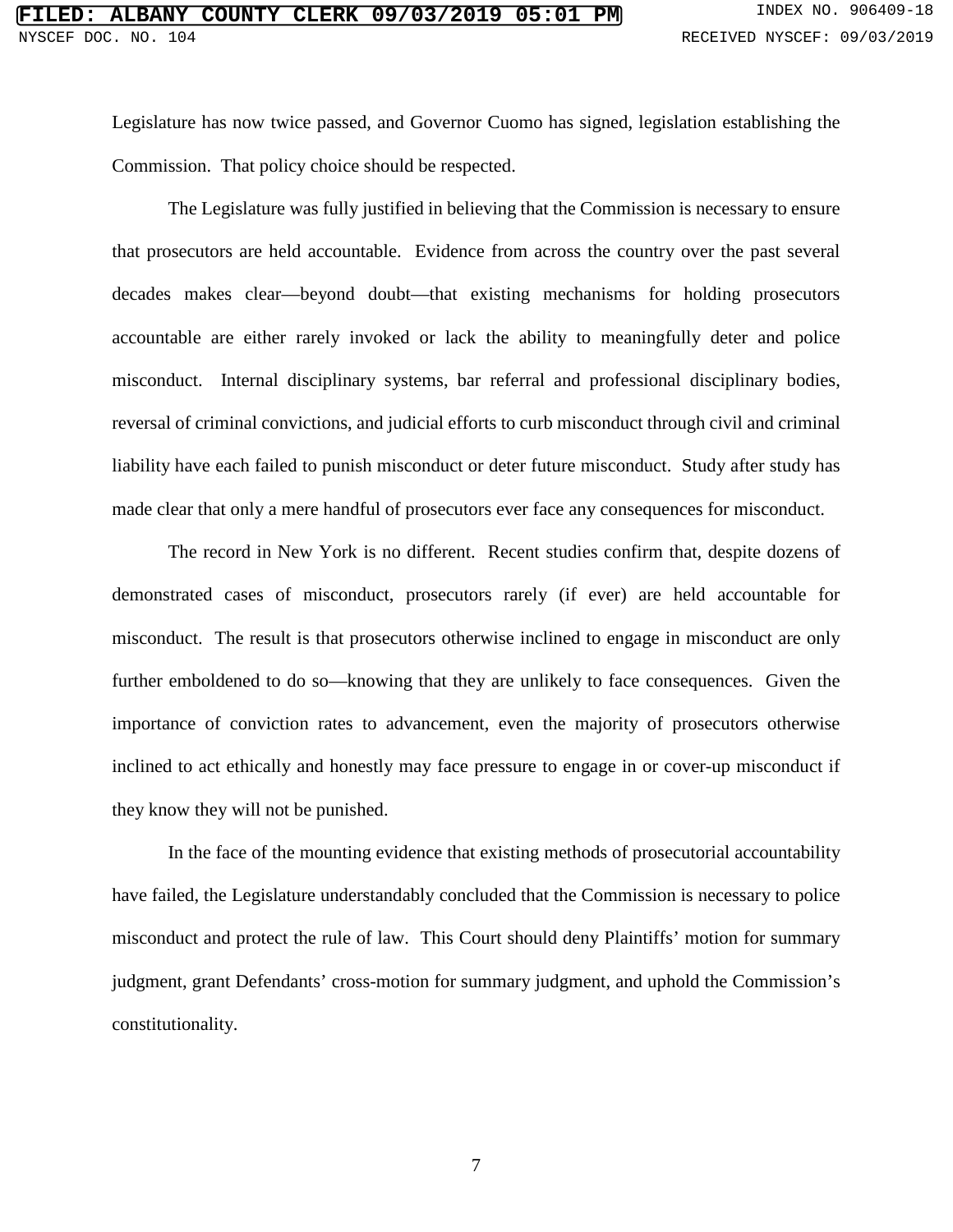#### **ARGUMENT**

#### **I. The Legislature, Empowered To Regulate State Prosecutors, May Exercise Its Policy Judgment To Hold Prosecutors Accountable For Misconduct Or Otherwise Abrogate Traditional Immunities.**

One of Plaintiffs' primary arguments against the Commission's constitutionality is their claim that the mere "existence" of the Commission will interfere with prosecutors' discretion and thereby chill prosecutors' exercise of their core constitutional function. *See* Pls.' Mem. Supp. Mot. for Summ. J. at 19 (Dkt. No. 76) ("Pls.' Mem. Supp."). But in holding prosecutors accountable for how they have elected to exercise their discretion when they have engaged in misconduct, the Commission in no way withdraws or limits prosecutors' ability to exercise that discretion in the first instance. And, in any event, any chilling effect that additional oversight may have on prosecutors who would otherwise engage in misconduct is a perfectly appropriate exercise of the Legislature's authority to abrogate common law immunities and regulate prosecutors' conduct.

To support their claim that the Commission unconstitutionally impinges on prosecutors' constitutional authority, Plaintiffs rely on cases holding that the legislature cannot wholly transfer the powers and duties of an elected constitutional officer to an appointed officer.<sup>1</sup> These cases hardly immunize prosecutors' exercise of their constitutional duties from any oversight. Instead,

<span id="page-14-0"></span> <sup>1</sup> *See, e.g.*, *Matter of Haggerty v. Himelein*, 89 N.Y.2d 431, 436 (1997) (holding that the District Attorney's powers may not be given to the Attorney General without proper authority); *Schumer v. Holtzman*, 60 N.Y.2d 46, 53 (1983) (holding that a District Attorney lacked the authority to unilaterally transfer her full power and discretion to an independent prosecutor); *People v. Di Falco*, 44 N.Y.2d 482, 487 (1978) (holding that a special prosecutor could not assume the District Attorney's power to bring grand jury cases "without express legislative authority"); *People ex rel. Wogan v. Rafferty*, 208 N.Y. 451, 456-57 (1913) (explaining that the transfer of "the substance of [an] office itself" is "not a legitimate exercise of the right to regulate the duties or emoluments of the office," but rather "an infringement upon the constitutional mode of appointment" (quotation marks omitted)); *People ex rel. McEwan v. Keeler*, 64 How. Pr. 478, 482-83 (N.Y. Gen. Term 1883) (distinguishing between "a mere regulation of the sheriff's duties and powers," which is "permissible under the constitution," and the "transfer[]" of the office's "duties and powers to an appointed officer" which would "infringe the meaning of that instrument").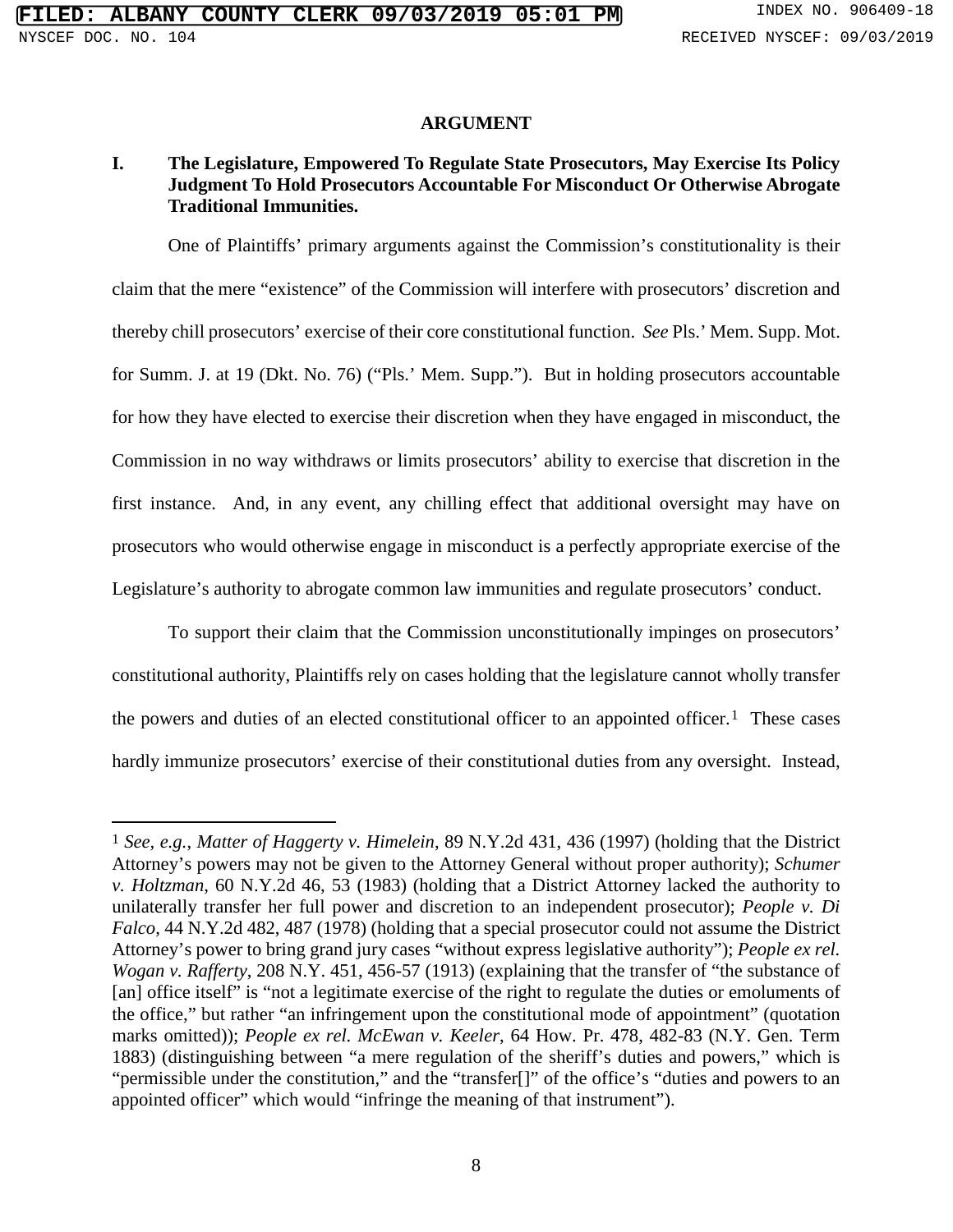these decisions merely stand for the more narrow—and distinguishable—proposition that the legislature cannot transfer a constitutional officer's job to another official in all but name.

Moreover, it is simply inaccurate to claim that Article 15-A, which creates the Commission, removes or transfers prosecutors' discretionary authority to the Commission, or that the Commission's function is to exercise such discretionary authority in lieu of prosecutors. Article 15-A in no way transfers prosecutors' powers or duties. With or without the Commission, prosecutors have been granted the same amount of discretion; Article 15-A merely establishes a Commission that will monitor for instances of misconduct in the exercise of that discretion.

In fact, considerable legal restrictions already govern prosecutors, and prosecutors therefore are *already* subject, at least in theory, to some version of the very oversight which Plaintiffs complain will restrict their discretion. "[P]rosecutorial discretion," while "broad," "is not unfettered." *Wayte v. United States*, 470 U.S. 598, 608 (1985) (internal quotation marks omitted). The Constitution itself places certain limitations on prosecutors. Prosecutors are subject to *Brady* disclosure requirements. *Brady v. Maryland*, 373 U.S. 83 (1963). The guarantees of equal protection and due process also place substantive limitations on prosecutorial authority, as "the decision to prosecute may not be deliberately based upon an unjustifiable standard such as race, religion, or other arbitrary classification, including the exercise of protected statutory and constitutional rights." *Wayte*, 470 U.S. at 608 (internal quotation marks omitted). Nor may a prosecutor, during trial, make remarks so prejudicial as to deny the accused due process of law, *Donnelly v. DeChristoforo*, 416 U.S. 637, 643-44 (1974), or knowingly present false testimony to obtain a conviction, *Napue v. Illinois*, 360 U.S. 264, 269-70 (1959). And the Fifth Amendment prohibits prosecutors from commenting on the accused's decision not to testify. *Griffin v. California*, 380 U.S. 609, 619 (1965).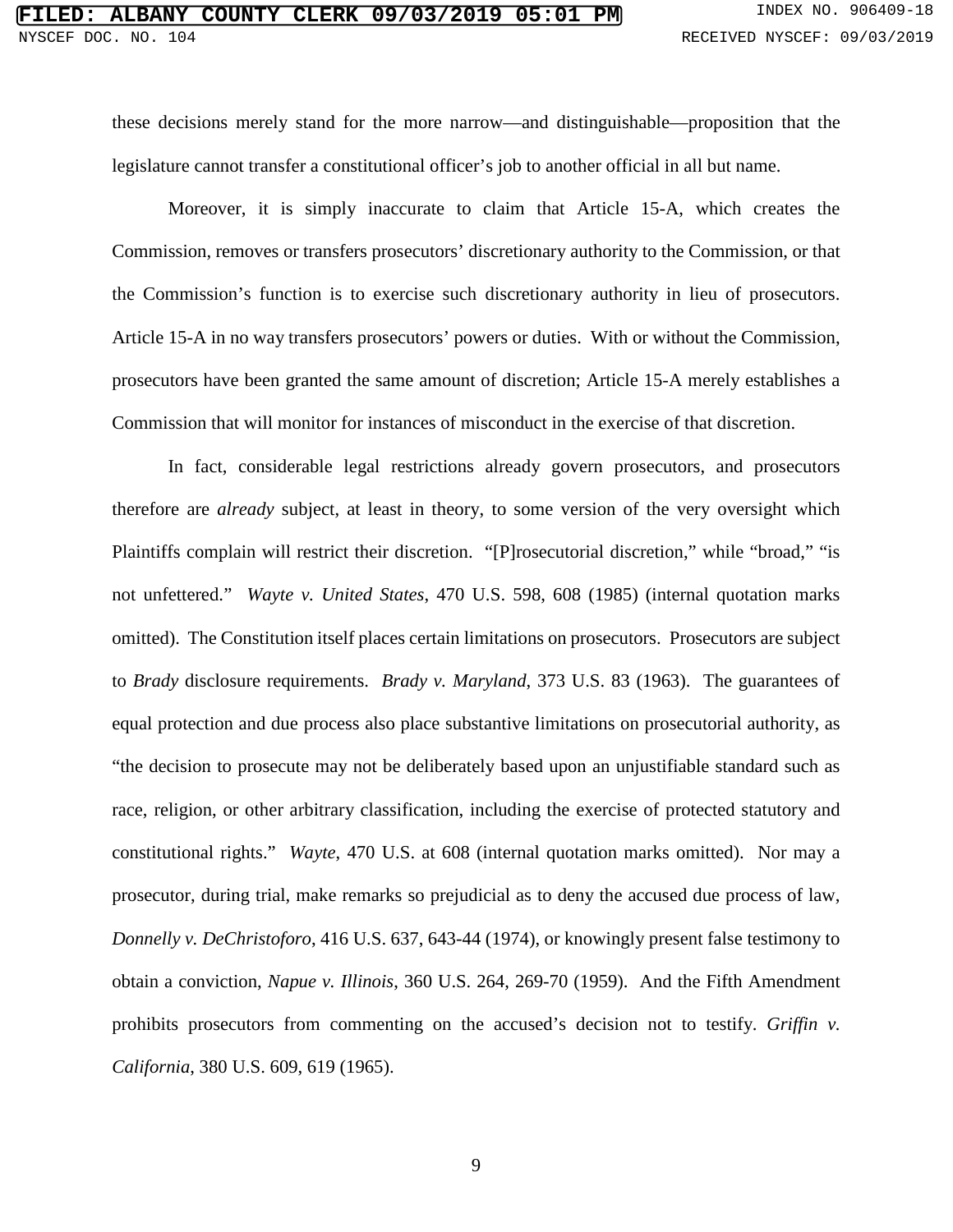Beyond these constitutional constraints, prosecutors are also bound, of course, by the Legislature's enactment of the criminal code. *People v. Cajigas*, 19 N.Y.3d 697, 702 (2012) (finding evidence of legislative intent to afford prosecutors discretion through the classifications of offenses). A court also may dismiss a prosecution for insufficient evidence—which might suggest that a charging decision was unsound. *Cf. People v. Biggs*, 1 N.Y.3d 225, 229 (2003) (explaining that "dismissal of a count due to insufficient evidence is tantamount to an acquittal for purposes of double jeopardy and protects a defendant against additional prosecution for such count"). And judges also have inherent authority to address prosecutorial misconduct—*Brady*  violations being just one example. *See, e.g.*, *Martinez v. City of Chicago*, No. 09 C 5938, 2014 WL 6613421, at \*5-7 (N.D. Ill. Nov. 20, 2014) (imposing sanctions under the court's inherent authority against individual prosecutor and his office for producing hundreds of documents after "recklessly adher[ing] to the position" that those documents "did not exist"), *aff'd*, 823 F.3d 1050 (7th Cir. 2016).

Thus, despite Plaintiffs' claim that their discretion is being curtailed, the work of the Commission is hardly unprecedented. Article 15-A does not add to or alter existing restrictions on prosecutorial discretion. Rather, it merely establishes an oversight body through which existing limitations on prosecutors' discretion can consistently be enforced, and which may hold prosecutors accountable when they abuse their authority and violate currently applicable law.

Because the legal requirements the Commission will enforce are not new, it is clear that Plaintiffs' *actual* concern is that the Commission will cause prosecutors to reconsider how they choose to exercise their powers. They argue that the Commission's "existence will chill, and create the appearance of chilling, unpopular or aggressive investigative and prosecutorial decisions," and they cite *Imbler v. Pachtman*, 424 U.S. 409, 422-23 (1976)—the Supreme Court's canonical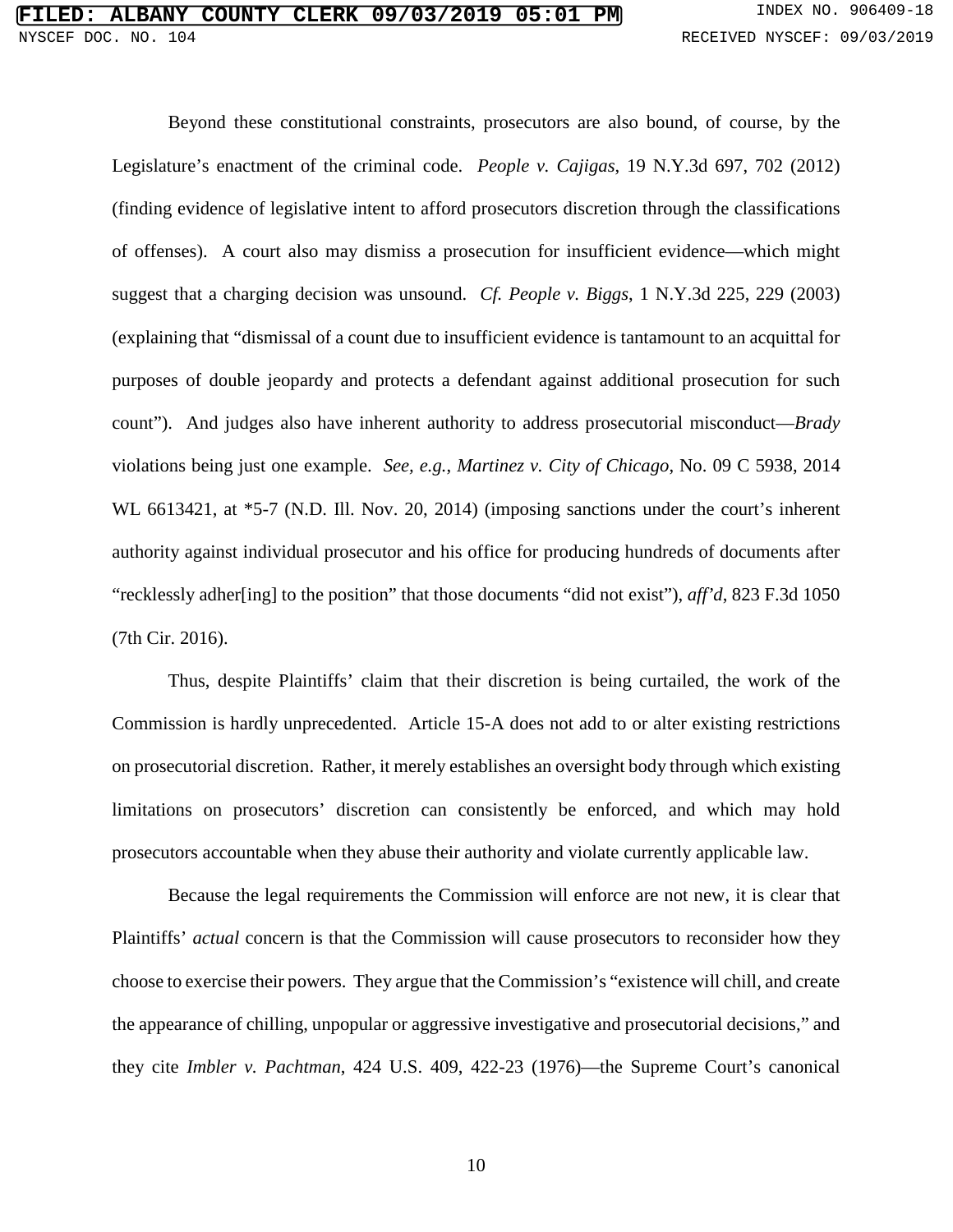decision discussing prosecutorial immunity. *See* Pls.' Mem. Supp. at 19-23. Plaintiffs' true aim appears to be to resist the additional scrutiny that will follow from the establishment of a Commission empowered to enforce existing legal and ethical requirements placed on prosecutors.

But if that is Plaintiffs' claim, there can be no doubt that the question of how to police prosecutors' exercise of their discretion is a policy decision appropriately entrusted to the Legislature. In fact, the very case law Plaintiffs cite demonstrates that the Legislature is specifically charged with the regulation and oversight of prosecutors. The state has "a fundamental and overriding interest in ensuring the integrity and independence of the office of district attorney." *Matter of Hoerger v. Spota*, 21 N.Y.3d 549, 553 (2013). The Legislature may decide exactly how to preserve this integrity and independence. There can be no dispute that "[t]he office of district attorney is plainly subject to comprehensive regulation by state law." *Id.* As the New York Court of Appeals has explained: "The Constitution provides for the offices of Governor, Attorney-General, and District Attorneys, but it does not identify particular—let alone exclusive prosecutorial duties or allocate the responsibility among them. Rather, the delineation of law enforcement functions has consistently been left to the Legislature." *Johnson v. Pataki*, 91 N.Y.2d 214, 225 (1997). While prosecutorial duties are well-established as a statutory matter, "[t]he authority of the legislature to regulate the duties of constitutional officers to some extent has frequently been recognized by the courts." *People ex rel. Wogan v. Rafferty*, 208 N.Y. 451, 456 (1913). How prosecutors may be held accountable for misconduct is a question for the Legislature to answer.

For similar reasons, Plaintiffs' invocation of *Imbler* and the judicial policy concerns against chilling prosecutors' discretion that animate the doctrine of absolute prosecutorial immunity are inapt. *See* 424 U.S. at 425-26. The Supreme Court has made clear that prosecutorial immunity is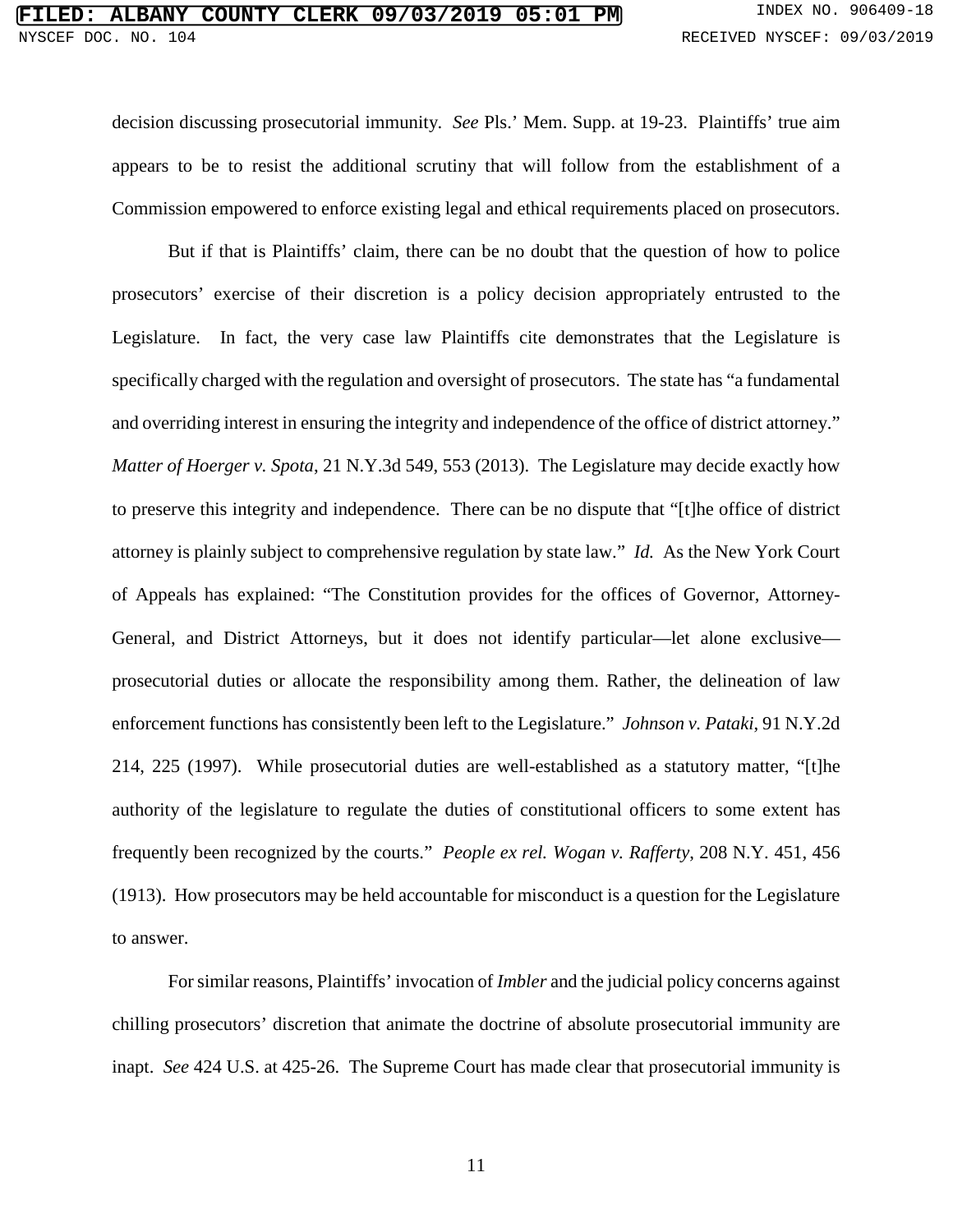#### **FILERE 09/03/2019 05:01 PM** INDEX NO. 906409-18 NYSCEF DOC. NO. 104 RECEIVED NYSCEF: 09/03/2019

a common law doctrine. *Id.* at 422-24. As a common law doctrine, the Legislature is fully empowered to abrogate that immunity if it sees fit. "[I]t is always within the power of the Legislature, subject to constitutional limitations, to change the common law rule or to create exceptions to it." *People v. Dethloff*, 283 N.Y. 309, 314 (1940). This power is no different when it comes to common law immunities. "[P]ersonal common-law immunities—which Congress can lawfully override if it chooses to do so—must bend to the congressional will." *In re Perry*, 882 F.2d 534, 543 (1st Cir. 1989); *see also Sharapata v. Town of Islip*, 56 N.Y.2d 332, 336 (1982) (explaining that the legislature may abrogate sovereign immunity if it wishes).

Indeed, courts have consistently recognized that legislatures have the authority to abrogate as a matter of policy common law personal immunities, like legislative and judicial immunity, which have been established to protect officers' exercise of discretion, if the legislature chooses to do so. *Pulliam v. Allen*, 466 U.S. 522, 543 (1984) ("[I]t is for Congress, not this Court, to determine whether and to what extent to abrogate the judiciary's common-law immunity."); *see also Chappell v. Robbins*, 73 F.3d 918, 922 (9th Cir. 1996) ("[W]e must decide whether Congress even has the power to abrogate legislative common-law immunity. We agree that it can."). Because prosecutorial immunity has been construed as serving the same policy goals as legislative and judicial immunity, *see, e.g.*, *Imbler*, 424 U.S. at 422-23, there can be no doubt that if a legislature so chooses, it can abrogate prosecutors' common law immunity.

Accordingly, Plaintiffs' attempts here to invoke the policy considerations that underlie prosecutorial immunity do not demonstrate that the Legislature has exceeded its constitutional role in establishing the Commission. The Legislature has determined that the establishment of the Commission best serves its "overriding" interest in the "integrity" of New York's District Attorneys. *Matter of Hoerger*, 21 N.Y.3d at 553. This the Legislature is authorized to do. *Courts'*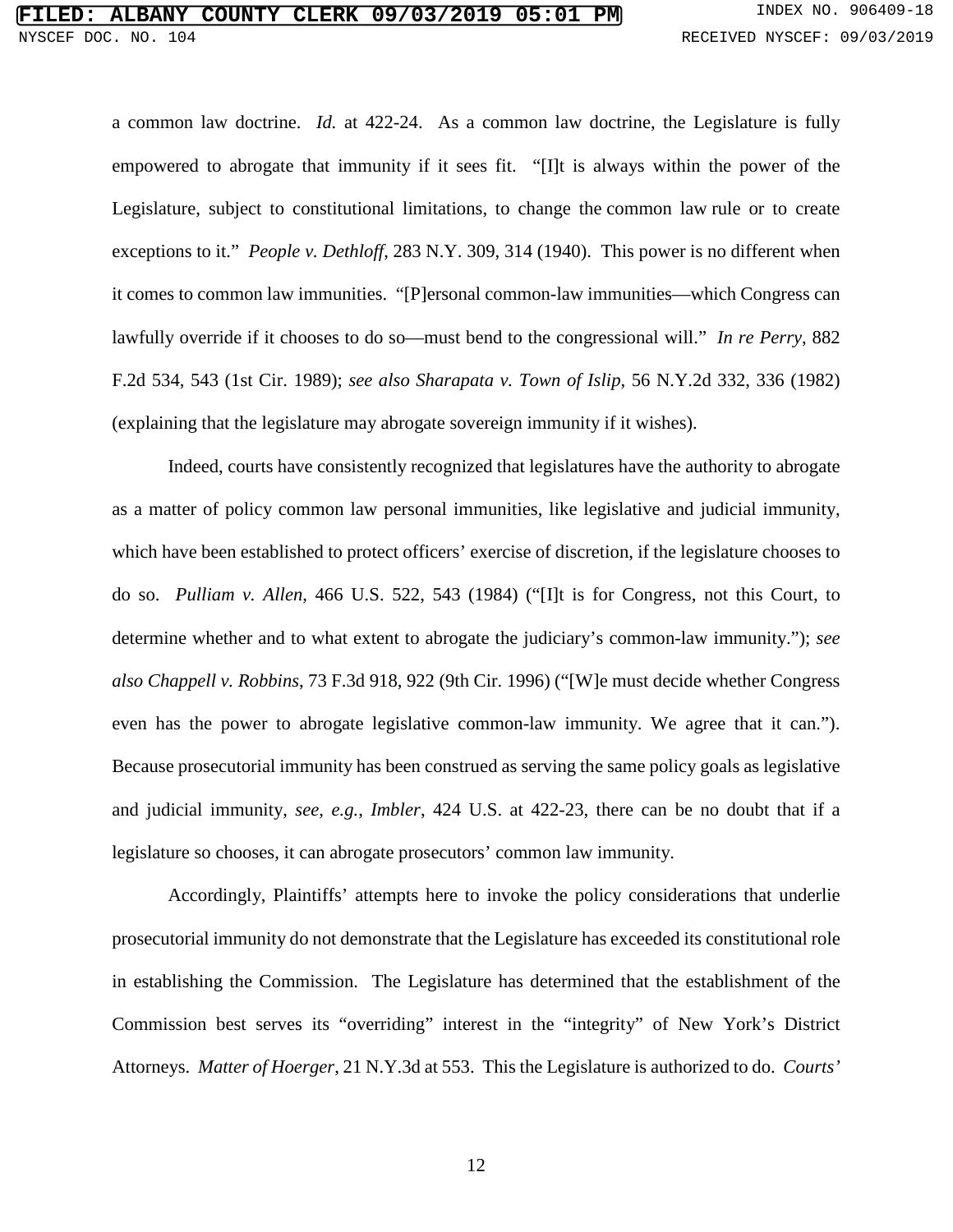reluctance to chill prosecutors' discretion does not bear on the *Legislature's* authority to properly police that exercise of discretion.

#### **II. Because Existing Mechanisms Fail To Hold Prosecutors Accountable For Misconduct, It Is Unsurprising That The Legislature Concluded The Commission Is Necessary.**

The New York Legislature had ample reason for choosing to exercise its authority in an effort to police and prevent prosecutorial misconduct. Prosecutors are among the most influential actors in the American criminal justice system. Because prosecutors wield immense power, when prosecutorial misconduct occurs, it has devastating consequences both for individual defendants and for the rule of law. *See* Bidish Sarma, *Using Deterrence Theory to Promote Prosecutorial Accountability*, 21 Lewis & Clark L. Rev. 573, 579 & n.19 (2017). And when an innocent person is convicted of a crime that did occur, the real perpetrator will remain unpunished—free to potentially commit additional crimes against other victims. Yet, experience has demonstrated that, nationwide, prosecutors are rarely held accountable—even for egregious misconduct. Studies show the same specifically in New York: prosecutors rarely face consequences for misconduct. Put bluntly, "there are currently no effective deterrents for prosecutorial misconduct." Rachel E. Barkow, *Organizational Guidelines for the Prosecutor's Office*, 31 Cardozo L. Rev. 2089, 2093 (2010).

Given this experience, it is entirely unsurprising that the Legislature created the Commission. The Commission is necessary in order to consistently identify, address, and deter prosecutorial misconduct in New York. In light of these realities, this Court should uphold the Commission's constitutionality.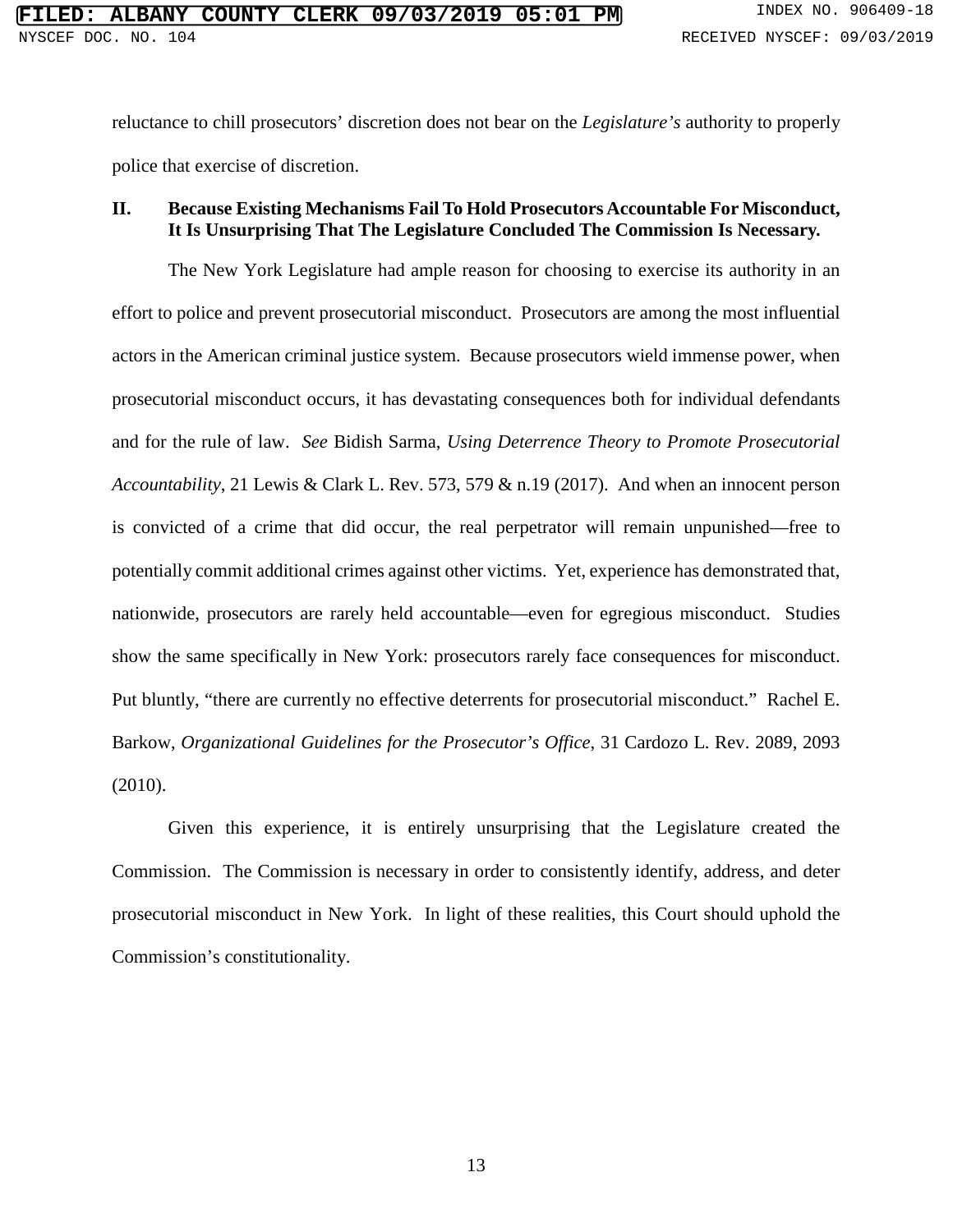#### **A. That Prosecutors Rarely Face Accountability For Misconduct Is A Widespread, Long-Standing, And Well-Documented Problem.**

Countless studies examining accountability for prosecutorial misconduct point to the undeniable shortcomings of the current system. The existing mechanisms of accountability are rarely used, and even when they are, discipline is unlikely to follow.

For one thing, prosecutors' offices' internal disciplinary systems—where they even exist have not proven effective. Such internal disciplinary systems "offer very little transparency" and the evidence that has been gathered to date "suggests they function poorly and fail to hold prosecutors to account." Sarma, *Using Deterrence Theory*, *supra*, at 593. This is unsurprising. Prosecutors often are reluctant to police their own colleagues. *See* Innocence Project, *Prosecutorial Oversight: A National Dialogue in the Wake of Connick v. Thompson 17 (Mar.* 2016).[2](#page-20-0)

Nor do external disciplinary systems, like those maintained by bar organizations or state judiciaries, fare any better. These external systems rarely hear cases against prosecutors. And even more rarely do they impose discipline on prosecutors. "[V]irtually every commentator has criticized the absence of professional discipline of prosecutors, even in cases of obvious and easily provable violations and even in cases in which a court issued a stinging rebuke of the prosecutor." Bennett L. Gershman, *Bad Faith Exception to Prosecutorial Immunity for* Brady *Violations*, Amicus, Harv. Civ. Rights-Civ. Liberties L. Rev., at 34 (Aug. 10, 2010); *id.* at 31 n.157 (citing various commentators).[3](#page-20-1)

<span id="page-20-0"></span> <sup>2</sup> https://www.innocenceproject.org/wp-content/uploads/2016/04/IP-Prosecutorial-Oversight-Report\_09.pdf.

<span id="page-20-1"></span><sup>3</sup> https://harvardcrcl.org/wp-content/uploads/sites/10/2010/08/Gershman\_Publish.pdf.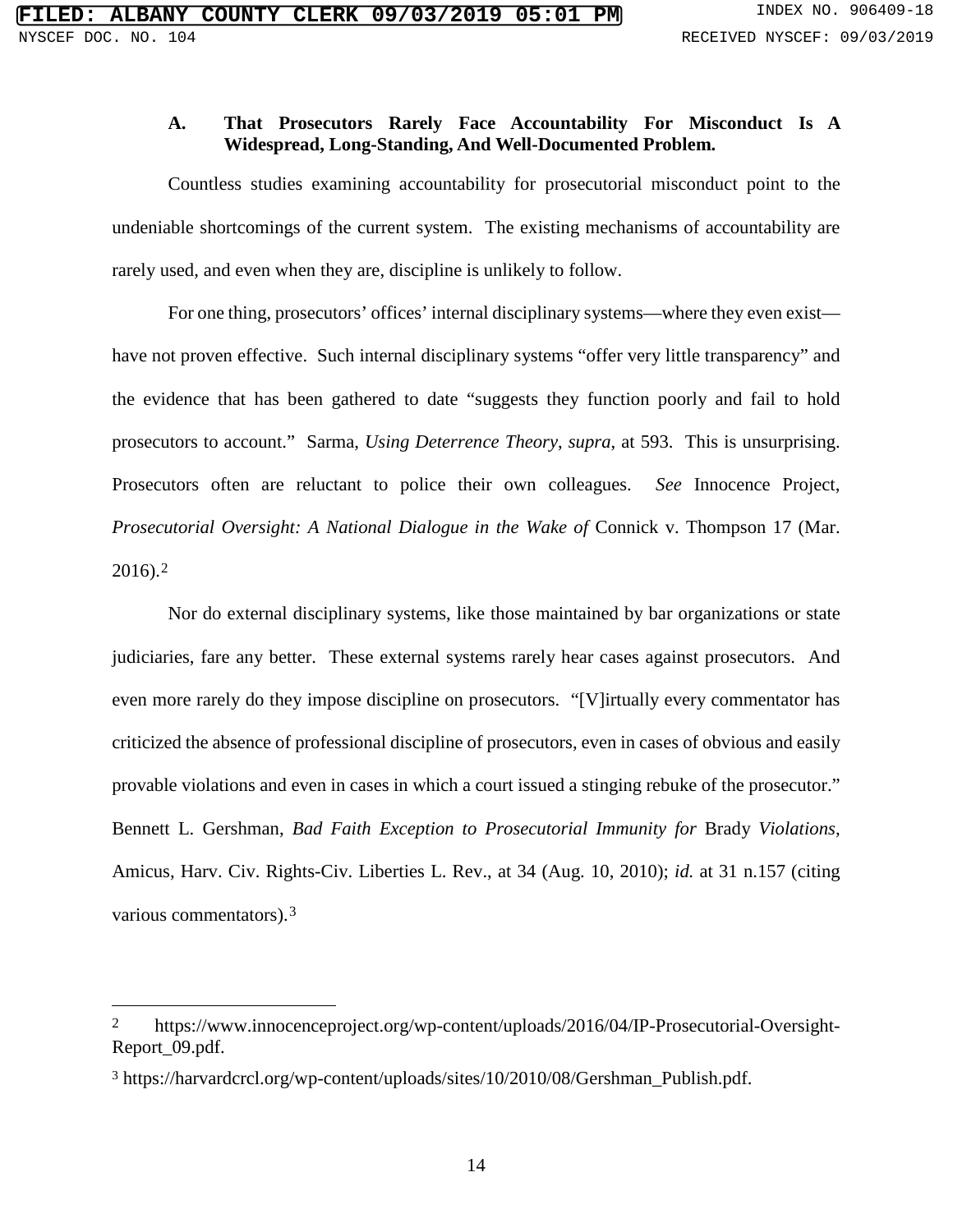This is a longstanding problem, as multiple studies over the past forty years have shown. *See* Bidish Sarma, *Private: After 40 Years, Is It Time to Reconsider Absolute Immunity for Prosecutors?*, ACSBlog (July 19, 2016) (reviewing the studies).<sup>[4](#page-21-0)</sup> As just one example, in 1987, Professor Richard Rosen examined several compilations of ethics decisions and other published sources and surveyed each state's bar counsel in an effort to determine how frequently prosecutors who violated *Brady* faced professional discipline. *See* Richard A. Rosen, *Disciplinary Sanctions Against Prosecutors for* Brady *Violations: A Paper Tiger*, 65 N.C. L. Rev. 693, 718-19 (1987). His review uncovered only nine total instances in which discipline was even considered. Thirty five states reported in response to Professor Rosen's inquiries that no complaints had *ever been filed*. *Id.* at 719-31.

Criminal or civil liability for misconduct is also a rarity. By definition, any effort to bring criminal charges against prosecutors must be initiated by other prosecutors. Thus, "the leveling of criminal charges against a prosecutor for conduct occurring in the course of a prosecution is all but unheard of." Malia N. Brink, *A Pendulum Swung Too Far: Why the Supreme Court Must Place Limits on Prosecutorial Immunity*, 4 Charleston L. Rev. 1, 27 (2009). Indeed, one study in 2010 found that, in the prior twenty five years, only two criminal prosecutions had been brought against prosecutors related to deliberate *Brady* violations. *See* Gershman, *supra*, at 32-33. In both cases the prosecutor was acquitted. *Id.* Put otherwise, "prosecution for malfeasance is all-butunheard-of and always unsuccessful in the rare instances in which it occurs." James S. Liebman, *The Overproduction of Death*, 100 Colum. L. Rev. 2030, 2121-22 (2000). In 2013, one former prosecutor—who had since become a Texas state court judge—was convicted, after pleading

<span id="page-21-0"></span> <sup>4</sup> www.acslaw.org/expertforum/after-40-years-is-it-time-to-reconsider-absolute-immunity-forprosecutors/.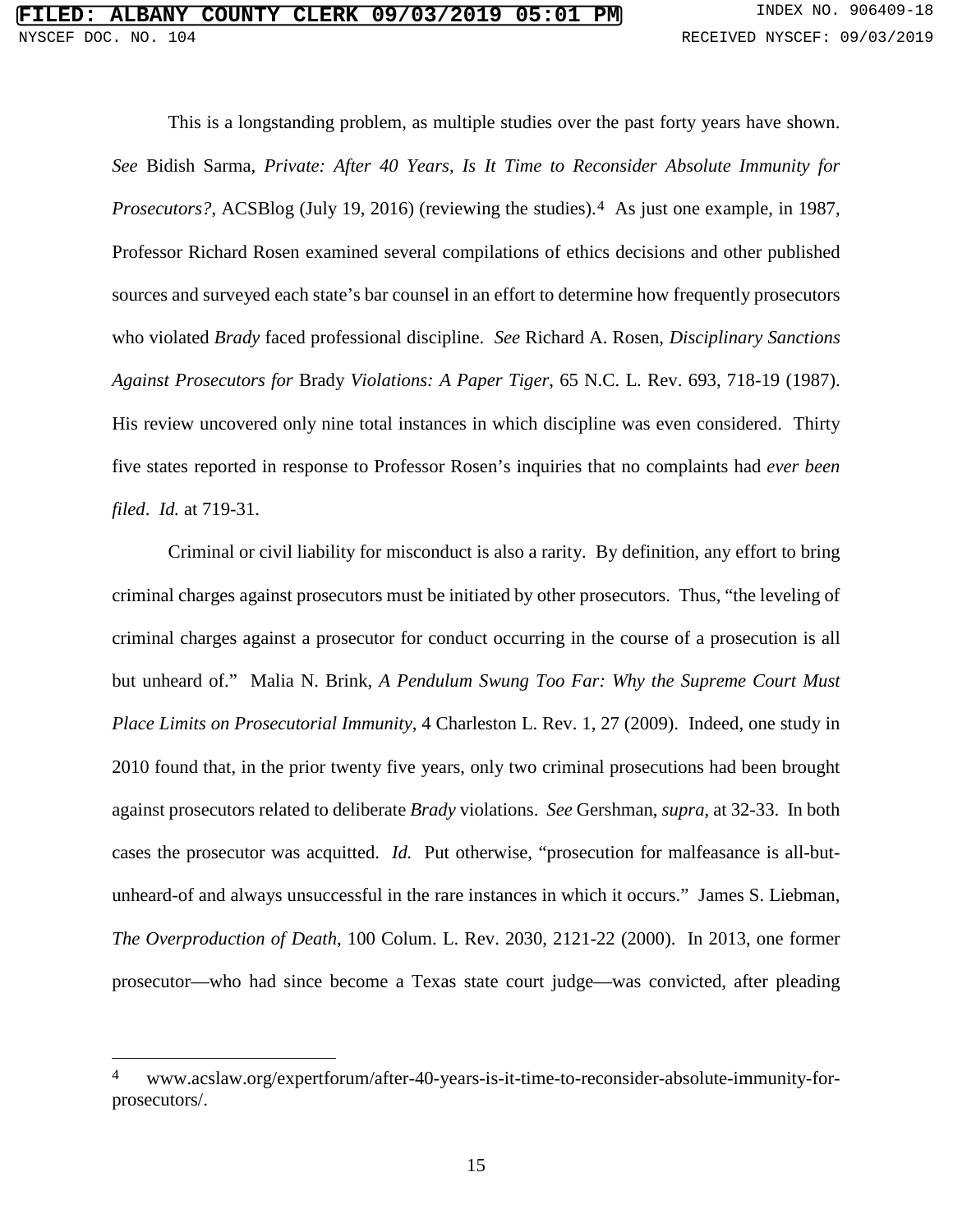guilty, for failing to disclose evidence that sent an innocent man to prison for 25 years. But that conviction was made "newsworthy and novel" only because it was an instance in which "a prosecutor was *actually punished* in a meaningful way for his transgressions." Mark Godsey, *For the First Time Ever, a Prosecutor Will Go to Jail for Wrongfully Convicting an Innocent Man*, Huffington Post (Nov. 8, 2013)[5;](#page-22-0) *see also* Sarma, *Using Deterrence Theory*, *supra*, at 586 & n.53 (referring to this instance as among the few instances in which a "prosecutor has ever gone to jail for deliberate constitutional violations").

And civil liability is also rarely available. Civil litigants must overcome nearly insurmountable hurdles erected by case law, including that of prosecutorial immunity. *See e.g.*, Bruce Green & Ellen Yaroshefsky, *Prosecutorial Accountability 2.0*, 92 Notre Dame L. Rev. 51, 59 (2016). Civil liability against prosecutors' offices for insufficiently or improperly training prosecutors is even more difficult to invoke. And, in the unlikely event the prosecutor is found liable for misconduct, the county or state that employs that prosecutor would almost certainly indemnify him or her for damages. *See Bd. of Cty. Comm'rs v. Brown*, 520 U.S. 397, 436 (1997) (Breyer, J., dissenting).

Finally, individual review of criminal convictions does not provide a meaningful opportunity to hold prosecutors accountable for misconduct or to deter future misconduct. When reviewing a particular conviction, courts understandably are focused on whether the misconduct had a prejudicial effect on the specific prosecution. Reversal is therefore uncommon, and individual review of cases thus provides little to no deterrent effect. *See, e.g.*, Sarma, *Using Deterrence Theory*, *supra*, at 584-85; Daniel S. Medwed, Brady*'s Bunch of Flaws*, 67 Wash. &

<span id="page-22-0"></span> <sup>5</sup> https://www.huffpost.com/entry/for-the-first-time-ever-a\_b\_4221000.html.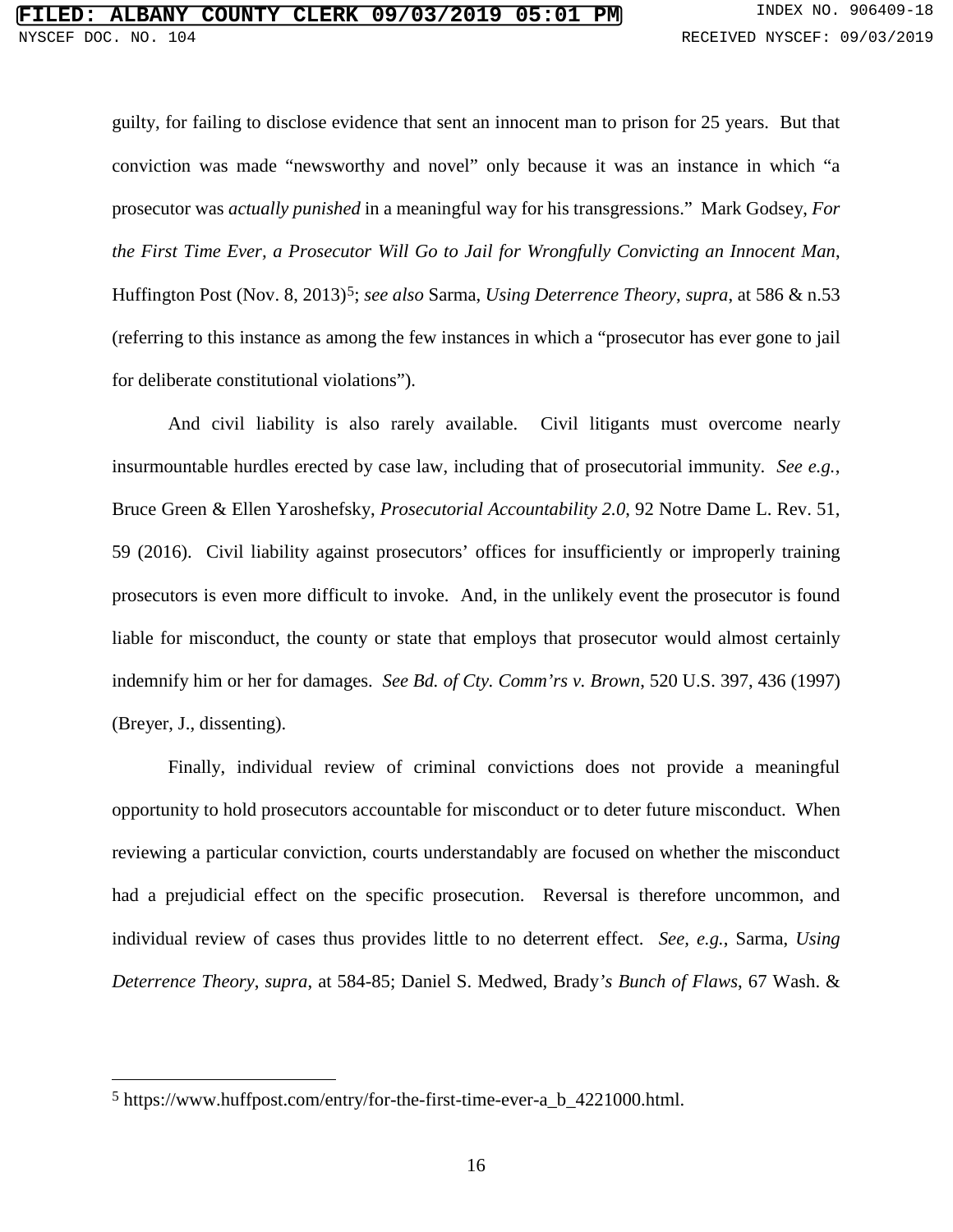Lee L. Rev. 1533, 1540 (2010) (discussing studies finding dramatically low levels of reversal in *Brady* cases).

In fact, a 2003 study by the Center for Public Integrity, which examined 11,452 cases since 1970 in which appellate courts reviewed charges of prosecutorial misconduct, found that in the overwhelming majority of cases, alleged misconduct was either not addressed or simply ruled harmless error. *See* Margaret Z. Johns, *Reconsidering Absolute Prosecutorial Immunity*, 2005 B.Y.U. L. Rev. 53, 60. What is more, appellate courts rarely, if ever, name in their published opinions prosecutors found to have committed misconduct. *See* Adam M. Gershowitz, *Prosecutorial Shaming: Naming Attorneys to Reduce Prosecutorial Misconduct*, 42 U.C. Davis L. Rev. 1059, 1062 (2009). It is clear that "many judges are reluctant to challenge prosecutors specifically or to instigate professional disciplinary proceedings." The Open File, *LA: Weak Enforcement of Prosecutorial Ethics Just Got Weaker in the Nation's Hotbed of Misconduct*, Oct. 24, 2017[.6](#page-23-0)

Prosecutors also may be able to escape judicial scrutiny of their actions altogether. Prosecutors can offer pleas, drop charges, or dismiss cases entirely if misconduct is uncovered before trial. It goes without saying that cases are dramatically more likely to conclude in this fashion. Fewer than two percent of all federal criminal defendants' cases result in conviction through trial. *See, e.g.*, John Gramlich, *Only 2% of Federal Criminal Defendants Go to Trial, and Most Who Do Are Found Guilty*, Pew Research Center (June 11, 2019).[7](#page-23-1) In New York, conviction rates are consistent with these federal statistics. Just four percent of all felony cases in New York

<span id="page-23-0"></span> <sup>6</sup> http://www.prosecutorialaccountability.com/2017/10/24/la-weak-enforcement-of-prosecutorialethics-just-got-weaker-in-the-nations-hotbed-of-misconduct/.

<span id="page-23-1"></span><sup>7</sup> www.pewresearch.org/fact-tank/2019/06/11/only-2-of-federal-criminal-defendants-go-to-trialand-most-who-do-are-found-guilty/.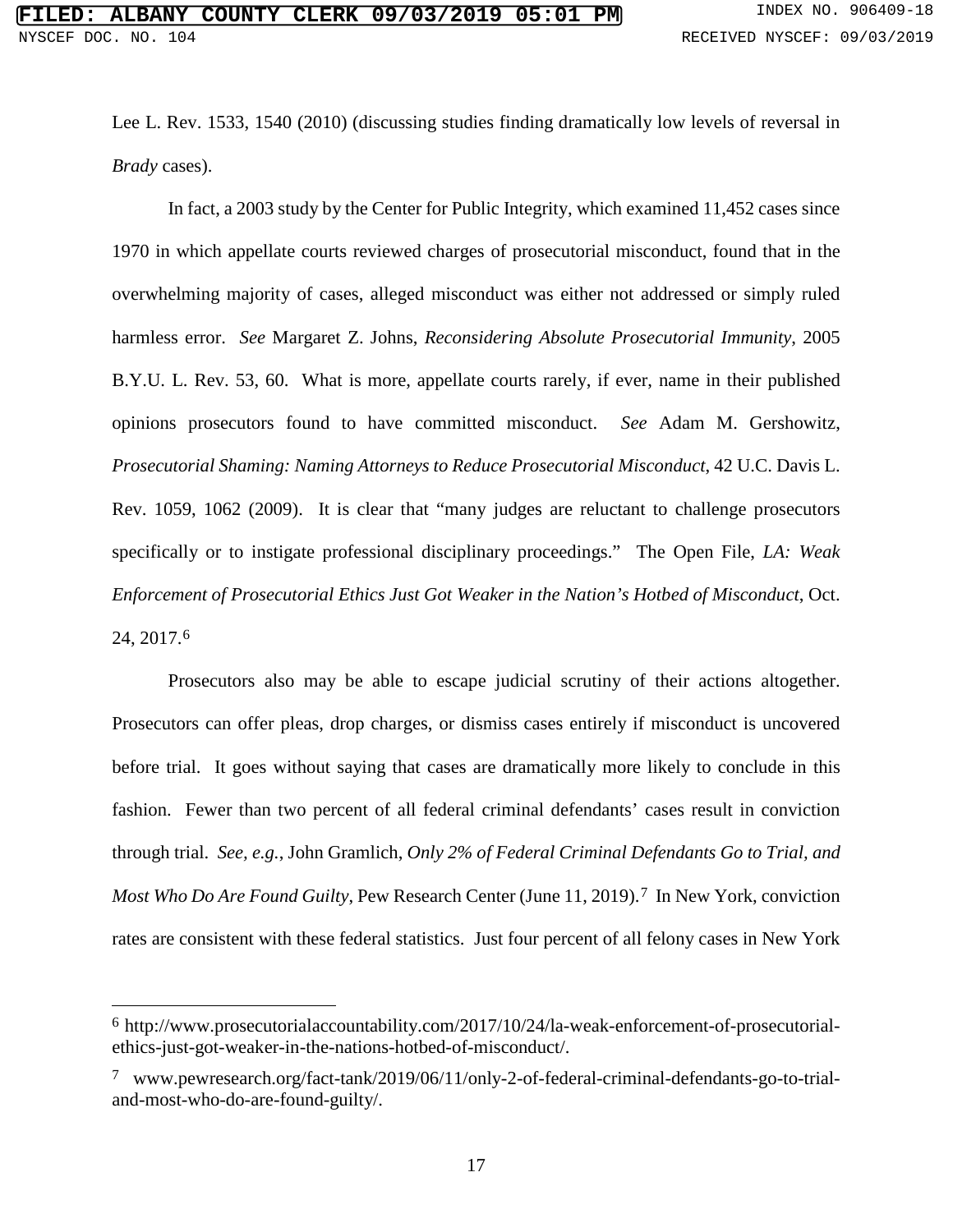in 2018 proceeded to trial. And of those four percent of cases that do proceed to trial, a quarter result in acquittal—likewise depriving courts of any opportunity to consider, and remedy, misconduct. *See* New York State Division of Criminal Justice Services, *Criminal Justice Case Processing Arrest Through Disposition New York State January – December 2018*, at 24-25, Tables 11-12 (May 2019).<sup>[8](#page-24-0)</sup> In other words, in a staggering majority of cases, courts both in New York and at the federal level are deprived of any opportunity to consider or remedy prosecutorial misconduct.

Collectively—and as studies over more than four decades have dramatically quantified the failings of internal and external disciplinary mechanisms, criminal and civil liability, and caseby-case review of criminal convictions mean that prosecutors rarely, if ever, face accountability for even demonstrated instances of misconduct. A 1999 Chicago Tribune investigation found that, of 381 nationwide homicide cases in which convictions were reversed because of the use of false evidence or the concealment of evidence suggesting innocence, only one prosecutor was fired (but was reinstated with back pay). A second prosecutor was suspended for 30 days. And a third prosecutor's law license was suspended for 59 days (but due to other misconduct). But none of the prosecutors were disbarred or received any public sanction. *See* Ken Armstrong & Maurice Possley, *Part 1: The Verdict: Dishonor*, Chicago Trib., Jan. 11, 1999[9;](#page-24-1) Maurice Possley & Ken Armstrong, *Part 2: The Flip Side of a Fair Trial*, Chicago Trib., Jan. 11, 1999.[10](#page-24-2)

Similarly, a more recent study by the Innocence Project of 660 cases from 2004 to 2008 involving prosecutorial misconduct found that in only a single case was a prosecutor disciplined.

<span id="page-24-0"></span> <sup>8</sup> www.criminaljustice.ny.gov/crimnet/ojsa/dar/DAR-4Q-2018-NewYorkState.pdf.

<span id="page-24-1"></span><sup>9</sup> https://www.chicagotribune.com/investigations/chi-020103trial1-story.html.

<span id="page-24-2"></span><sup>10</sup> https://www.chicagotribune.com/investigations/chi-020103trial2-story.html.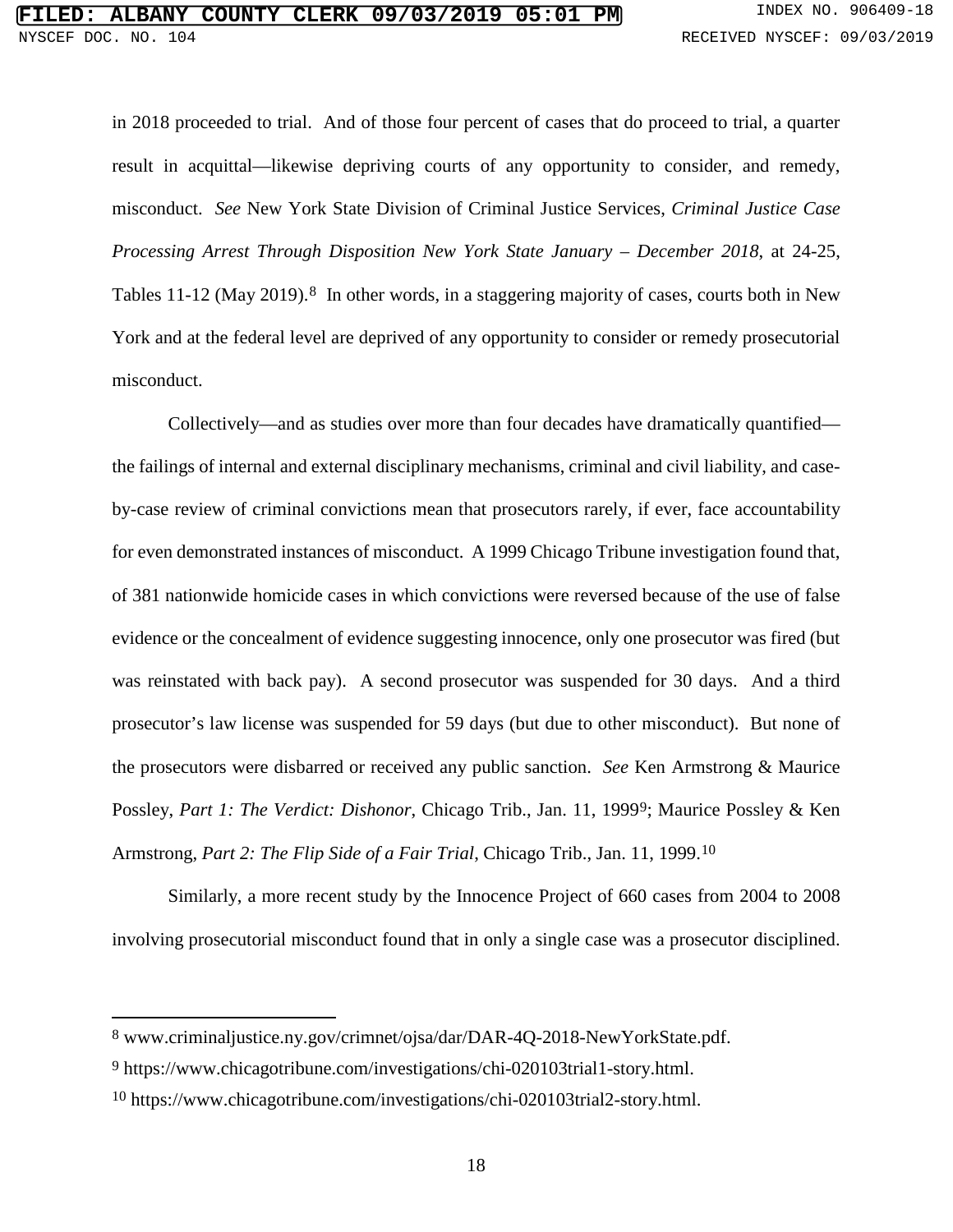Innocence Project, *Prosecutorial Oversight: A National Dialogue*, *supra*, at 12. And a study of misconduct in California found that only six attorneys were disciplined in 707 cases of appellatecourt-determined misconduct from 1997 to 2009. *See* Kathleen M. Ridolfi & Maurice Possley, N. Cal. Innocence Project, Santa Clara Univ. Sch. of Law, *Preventable Error: A Report on Prosecutorial Misconduct in California 1997-2009*, at 3 (Oct. 2010).

Studies like these demonstrate there that is a staggering discrepancy between the severe consequences of prosecutorial misconduct for the victims of such misconduct and the public and the minimal (or non-existent) consequences for the very prosecutors who engage in that misconduct. Out of hundreds of instances in which defendants were wrongly convicted and incarcerated (sometimes for decades) despite glaring violations of their rights, or faced the stigma and collateral consequences that flow from a conviction of any kind, a mere handful of prosecutors faced any potential or actual consequences for their misconduct. And those few prosecutors who faced punishment often escaped with minor suspensions or other minimal consequences.

The paucity of consequences for misconduct means that prosecutors inclined to engage in misconduct are only further incentivized to do so. Given these realities, even ethical prosecutors may succumb to the institutionalized pressure to win cases—particularly because of the connection between conviction rate and promotion. Prosecutors "often feel pressure to obtain convictions to demonstrate their effectiveness, as convictions are the lodestar by which prosecutors tend to be judged," and this is even more likely to be the case when "a high-profile crime occurs." Barkow, *supra*, at 2091-92; *see also* Daniel S. Medwed, *The Zeal Deal: Prosecutorial Resistance to Post-Conviction Claims of Innocence*, 84 B.U. L. Rev. 125, 134 (2004) (acknowledging "the emphasis district attorneys' offices place on conviction rates"); Tracey L. Meares, *Rewards for Good Behavior: Influencing Prosecutorial Discretion and Conduct with Financial Incentives*, 64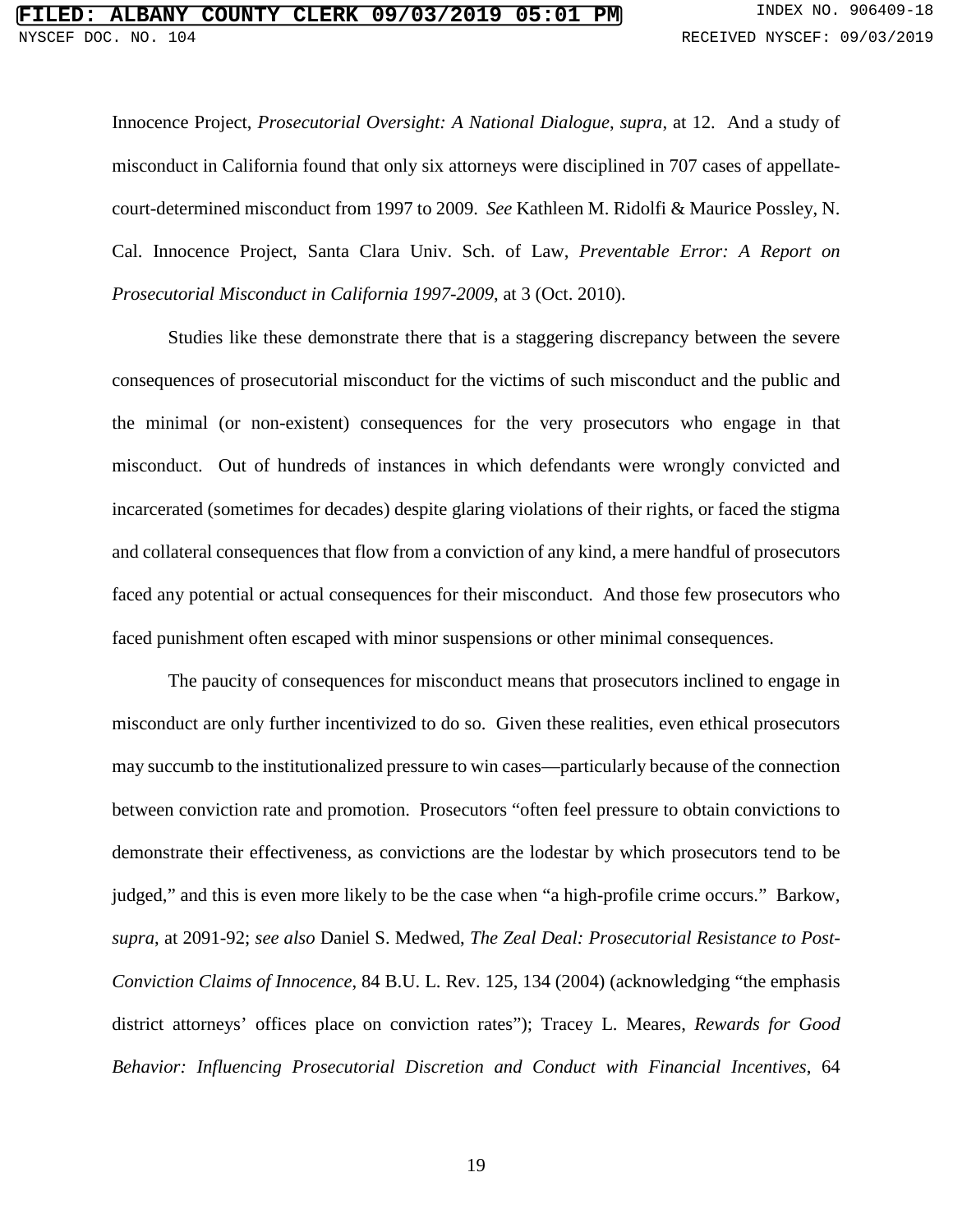Fordham L. Rev. 851, 882 (1995) (explaining that the "desire to 'win" is "a central characteristic of prosecutorial culture"). To prevent these consequences, innovative and novel solutions to prevent and address misconduct, like the Commission, are necessary.

#### **B. The Record In New York Is No Exception, And Prosecutors Currently Escape Any Accountability For Misconduct.**

The record of prosecutorial accountability in New York mirrors the nationwide evidence documented above. The available evidence confirms that, like their counterparts throughout the United States, New York's prosecutors are held accountable for misconduct only on very rare occasions.

A recent ProPublica study analyzed state and federal court rulings for over a decade and found more than two dozen cases in which judges *explicitly found* that New York City prosecutors had committed misconduct—in each case, sufficiently serious to throw out the relevant conviction. *See* Joaquin Sapien & Sergio Hernandez, *Who Polices Prosecutors Who Abuse Their Authority? Usually Nobody*, ProPublica (Apr. 3, 2013, 5:30 AM).<sup>11</sup> And yet, those same courts "did not routinely refer prosecutors for investigation by the state disciplinary committees." *Id*. With just one exception, "[n]one of the prosecutors who oversaw cases reversed based on misconduct were disbarred, suspended," censured, or subject to punishment from superiors through internal disciplinary mechanisms. *Id*.

Worse still, "personnel records obtained by ProPublica" showed that several of the prosecutors "received promotions and raises soon after courts cited them for abuses." *Id*. Even as courts cited prosecutors for harmful misconduct and abuse of power, ProPublica found that in most of the thirty cases where convictions were reversed, the New York City district attorneys

<span id="page-26-0"></span> <sup>11</sup> www.propublica.org/article/who-polices-prosecutors-who-abuse-their-authority-usuallynobody.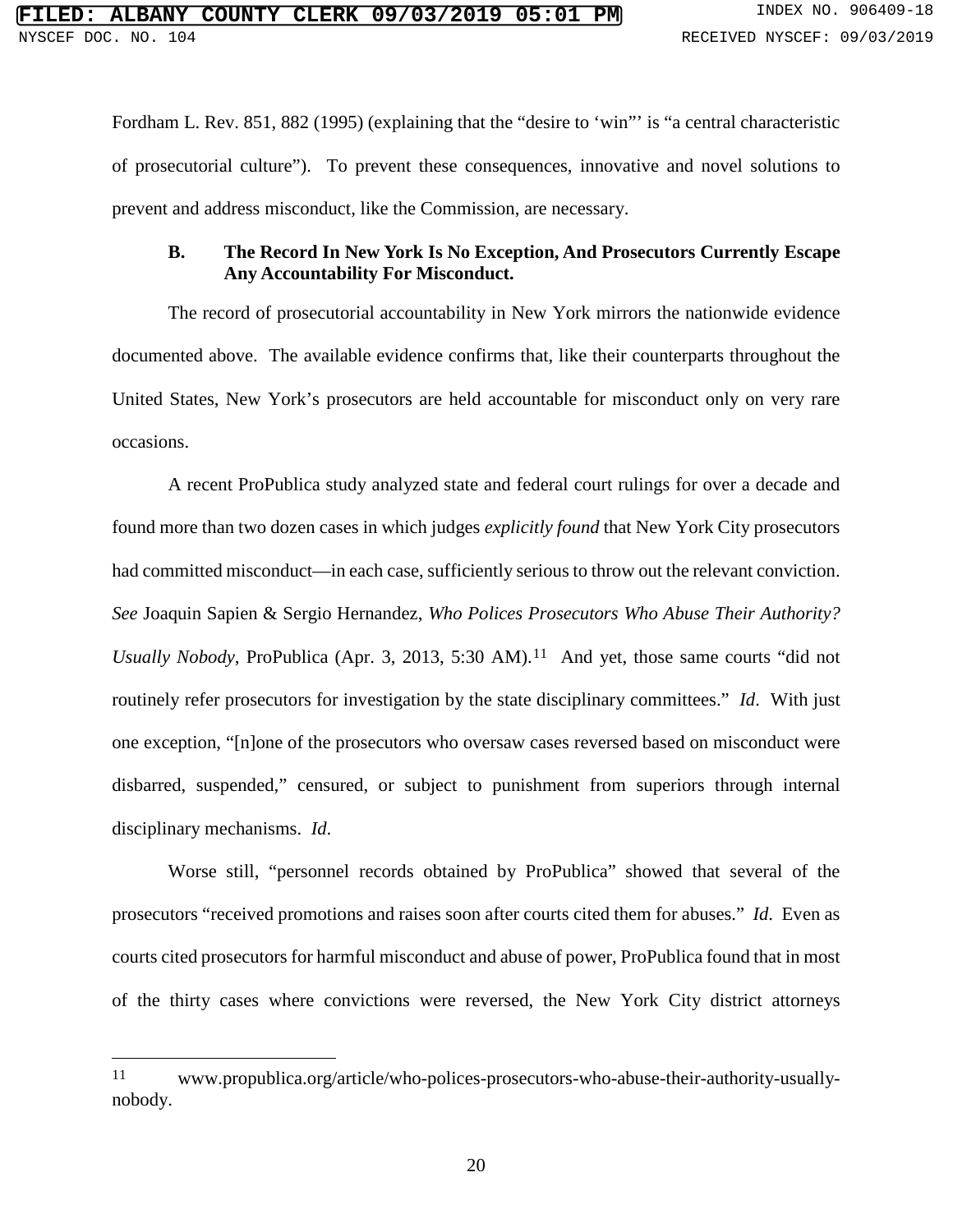"maintain[ed] that no abuses occurred, only mistakes." *Id*. Nor is there any public transparency about the fact of or results of the even modest discipline that takes place. *Id*. ("Though prosecutors are public employees, members of the public have virtually no way to find out if they have been sanctioned privately or why.").

Another recent review of the Bronx, Brooklyn, and Queens District Attorneys' offices also demonstrates that claims that prosecutors will be adequately disciplined by their own officers or the bar are, unfortunately, false. *See* Joel B. Rudin, *The Supreme Court Assumes Errant Prosecutors Will Be Disciplined by Their Offices or the Bar: Three Case Studies That Prove That Assumption Wrong*, 80 Fordham L. Rev. 537 (2011). In the Bronx District Attorneys' office, for example, in "seventy-two cases in which courts had found improper behavior by prosecutors from 1975 through 1996," officials "could identify just one prosecutor since 1975 who, according to the Office's records, has been disciplined in any respect for misbehavior while prosecuting a criminal case." *Id*. at 544. In Queens, records from seventy three cases featuring appellate reversals for misconduct between 1985 and 1998 showed that in not a single instance through 2000 had a prosecutor been disciplined "by way of dismissal, suspension, demotion, transfer, reduction in or withholding of compensation, negative written evaluation, or referral to the court's Grievance Committee." *Id*. at 563. Findings from Brooklyn followed the same pattern. And discovery obtained in related lawsuits simply confirmed that these offices have had "no published code or rules of behavior for prosecutors, no schedule of potential sanctions for misbehavior or objective standards governing when such sanctions will be imposed, no written or formal procedure for investigating or disciplining prosecutors, and no procedure for keeping a record of prosecutors who have been cited for or are known to have engaged in improper behavior." *Id*. at 544.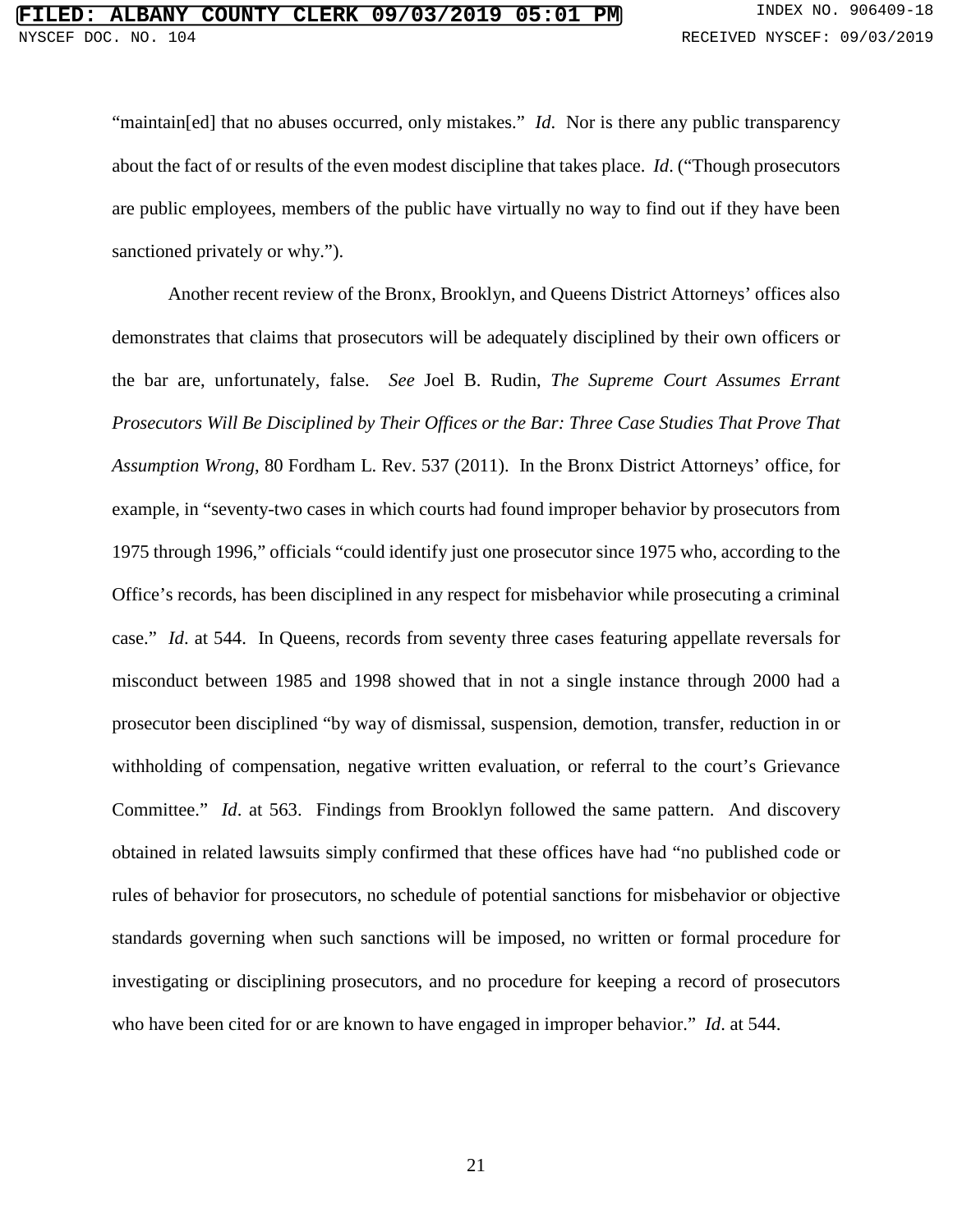As a result of these failings, prosecutors in New York escape accountability for even egregious cases of misconduct. As just one example, consider Jabbar Collins—who was falsely imprisoned for fifteen years for a 1994 Brooklyn murder as the result of prosecutorial misconduct. After an anonymous tip, three eyewitnesses identified Collins as the perpetrator during a police line-up and, on the strength of those witnesses' testimony, Collins was convicted of second-degree murder and sentenced to 34 years to life. *Collins v. City of N.Y.*, 923 F. Supp. 2d 462, 468 (E.D.N.Y. 2013). It later became clear, however, that police and prosecutors had coerced all three witnesses to testify against Collins, and withheld significant exculpatory evidence. *Id*; *see also*  Stephanie Denzel, *Jabbar Collins*, The National Registry of Exonerations (Sept. 3, 2014).[12](#page-28-0) During federal habeas proceedings, the District Attorney's office expressly admitted that it had failed to disclose a secret recantation by one of the witnesses (its chief witness)—a recantation that the prosecutor, in a sworn affidavit, had previously categorically denied ever occurred. *Collins*, 923 F. Supp. 2d at 467. Yet, not a single prosecutor was disciplined as a result. Reflecting on the injustice Collins has faced, Judge Frederic Block, who oversaw Collins's federal civil suit, has written, "I do lose sleep . . . over the Collins case and the rash of wrongful convictions that are continuing to be uncovered to this date in Brooklyn." Frederic Block, *Let's Put an End to Prosecutorial Immunity*, The Marshall Project, Mar. 13, 2018.[13](#page-28-1)

Even prosecutors who have *repeatedly* engaged in egregious misconduct escape serious or lasting professional and other consequences under the existing regimes for prosecutorial accountability in New York. Instead, prosecutors typically face no or staggeringly light repercussions. Consider former Suffolk County Assistant District Attorney Glenn Kurtzrock.

<span id="page-28-0"></span> <sup>12</sup> www.law.umich.edu/special/exoneration/Pages/casedetail.aspx?caseid=3115.

<span id="page-28-1"></span><sup>13</sup> http://www.themarshallproject.org/2018/03/13/let-s-put-an-end-to-prosecutorial-immunity.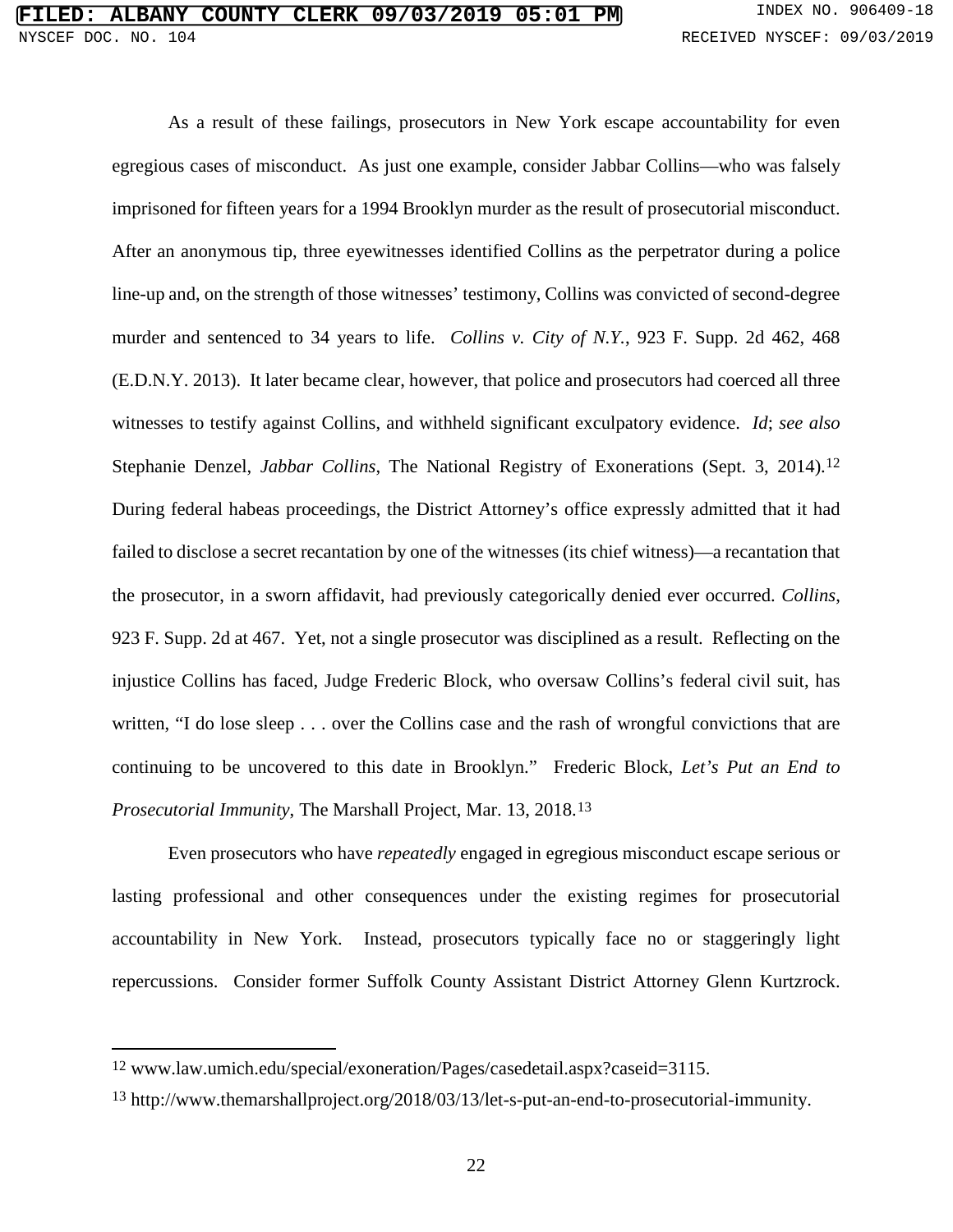Kurtzrock was found in May 2017 to have concealed dozens of pages of *Brady* material and to have altered hundreds of pages of police reports to remove exculpatory information—including evidence in the first-degree murder case against defendant Messiah Booker that another suspect had implicated himself in the crime. *See* Nina Morrison, *What Happens When Prosecutors Break the Law?*, N.Y. Times (June 18, 2018)[14;](#page-29-0) Greg Wehner, *UPDATE: Prosecutor Resigns After Murder Case Against Messiah Booker Crumbles Due to Withheld Evidence*, The Southampton Press (May 10, 2017).<sup>[15](#page-29-1)</sup> As a result of his blatant disregard for his ethical and legal obligations, Kurtzrock reportedly was asked to resign by the Suffolk County District Attorney. Kurtzrock did resign. But this was a negligible punishment in light of Kurtzrock's misconduct, which was subsequently found to have spanned numerous cases. Indeed, a review of Kurtzrock's caseload by the Suffolk County District Attorney's office revealed additional *Brady* violations and resulted in the office dropping charges in at least three of his other murder cases. *See* Morrison, *supra*. And yet, in the more than two years since his ethical and legal violations have come to light, Kurtzrock has faced no criminal liability or discipline from an attorney grievance committee or other external body. *See* Andrew Smith, *Ex-Prosecutor, Disciplinary Panel Oppose Innocence Project Bid to Open Proceedings*, Newsday (June 25, 2019).<sup>16</sup> Instead, he currently maintains a criminal defense practice, to which he brings to bear his self-described "17 years of experience as an Assistant District Attorney, including seven years as a homicide prosecutor." Law Office of Glenn Kurtzrock, *Criminal Defense Attorney New York* (last accessed Aug. 19, 2019).[17](#page-29-3)

<span id="page-29-0"></span> <sup>14</sup> http://www.nytimes.com/2018/06/18/opinion/kurtzrock-suffolk-county-prosecutor.html.

<span id="page-29-1"></span><sup>15</sup> http://www.27east.com/news/article.cfm/Flanders/518282/Plea-Deal-Reached-In-Trial-Of-Messiah-Booker.

<span id="page-29-2"></span><sup>16</sup> http://www.newsday.com/long-island/suffolk/prosecutor-grievance-kurtzrock-innocenceproject-1.32953575.

<span id="page-29-3"></span><sup>17</sup> https://www.kurtzrocklaw.com/.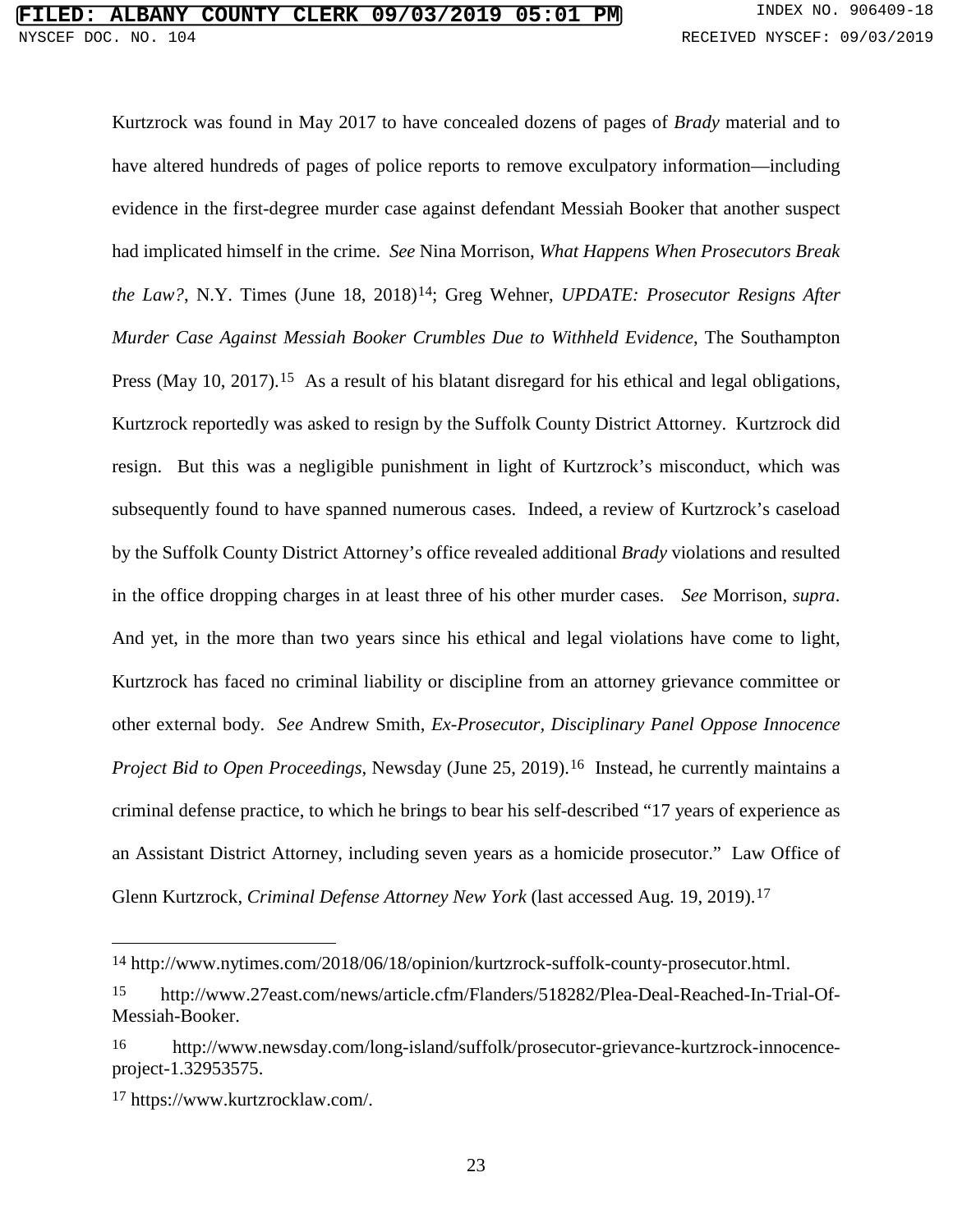It is clear that, to date, New York's disciplinary regimes have failed to hold prosecutors accountable for even the most egregious and wanton misconduct.

#### **C. The Commission Will Provide Accountability That Is Currently Absent.**

As the evidence above demonstrates, both nationwide and in New York, "the methods created to promote prosecutorial accountability have, to date, failed" and "[m]eaningful accountability may best be described as rare." Sarma, *Using Deterrence Theory*, *supra*, at 577, 595. But it bears emphasis that Supreme Court has expressly invoked the promise of attorney discipline when recognizing absolute prosecutorial immunity from civil liability or limiting the reach of legal mechanisms of accountability, like Section 1983. In *Imbler*, the Court reasoned that absolute prosecutorial immunity would not leave the "public powerless to deter misconduct or to punish that which occurs" because a prosecutor "stands perhaps unique, among officials whose acts could deprive persons of constitutional rights, in his amenability to professional discipline by an association of his peers." 424 U.S. at 429. Those "checks," the Court concluded, "undermine[d] the argument that the imposition of civil liability is the only way to insure that prosecutors are mindful of the constitutional rights of persons accused of crime." *Id.*; *see also Connick v. Thompson*, 563 U.S. 51, 66 (2011) (limiting liability under Section 1983 on failure to train theory in part because "an attorney who violates his or her ethical obligations is subject to professional discipline, including sanctions, suspension, and disbarment"). Clearly, those alternative methods of accountability have proven inadequate, and the Legislature, quite appropriately, has concluded that a different mechanism for holding prosecutors accountable and for policing misconduct is necessary. The Commission may fill the void that the failure of current methods of accountability has left.

With its subpoena and investigative powers, the Commission is particularly well suited to shine a light on prosecutorial misconduct that is rarely unearthed by existing mechanisms. This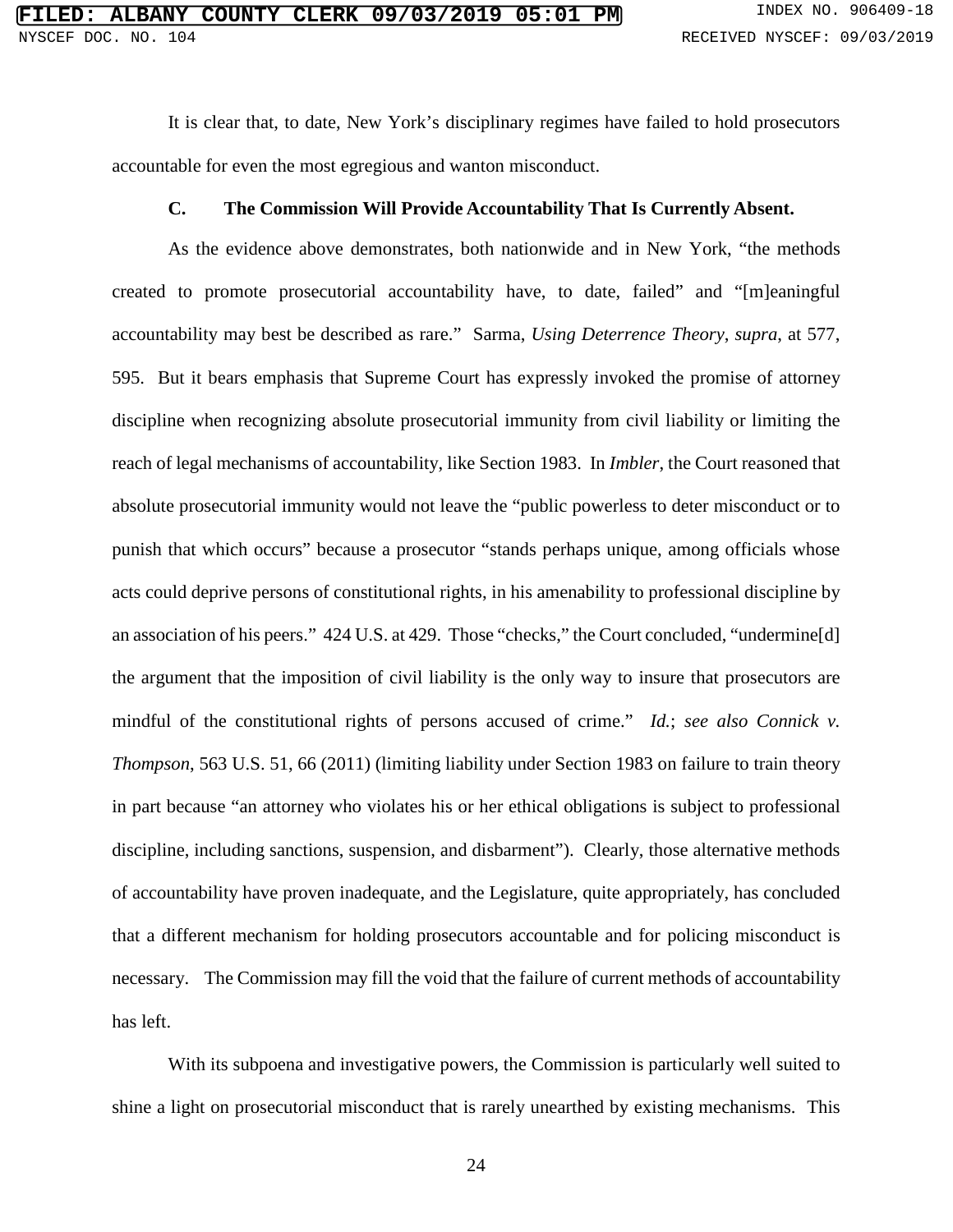includes *Brady* violations and misconduct that takes place during the investigative phase of a case, which can be particularly difficult to uncover and police. *See* Medwed, Brady*'s Bunch of Flaws*, *supra*, at 1540. A governmental body dedicated solely to ensuring prosecutorial accountability is sorely needed to help assure the consistent enforcement of prosecutors' ethical obligations, to remedy the diffusion of responsibility for prosecutorial misconduct that currently exists, and to enhance public confidence. The state has "a fundamental and overriding interest in ensuring the integrity and independence of the office of district attorney," and to do so the state may subject that office to "comprehensive regulation by state law." *Matter of Hoerger*, 21 N.Y.3d at 553. The Legislature has created the Commission to prevent prosecutorial misconduct and pursue accountability—goals that the existing mechanisms have wholly failed to accomplish. The Legislature's determination that the Commission is necessary should be respected.

\* \* \*